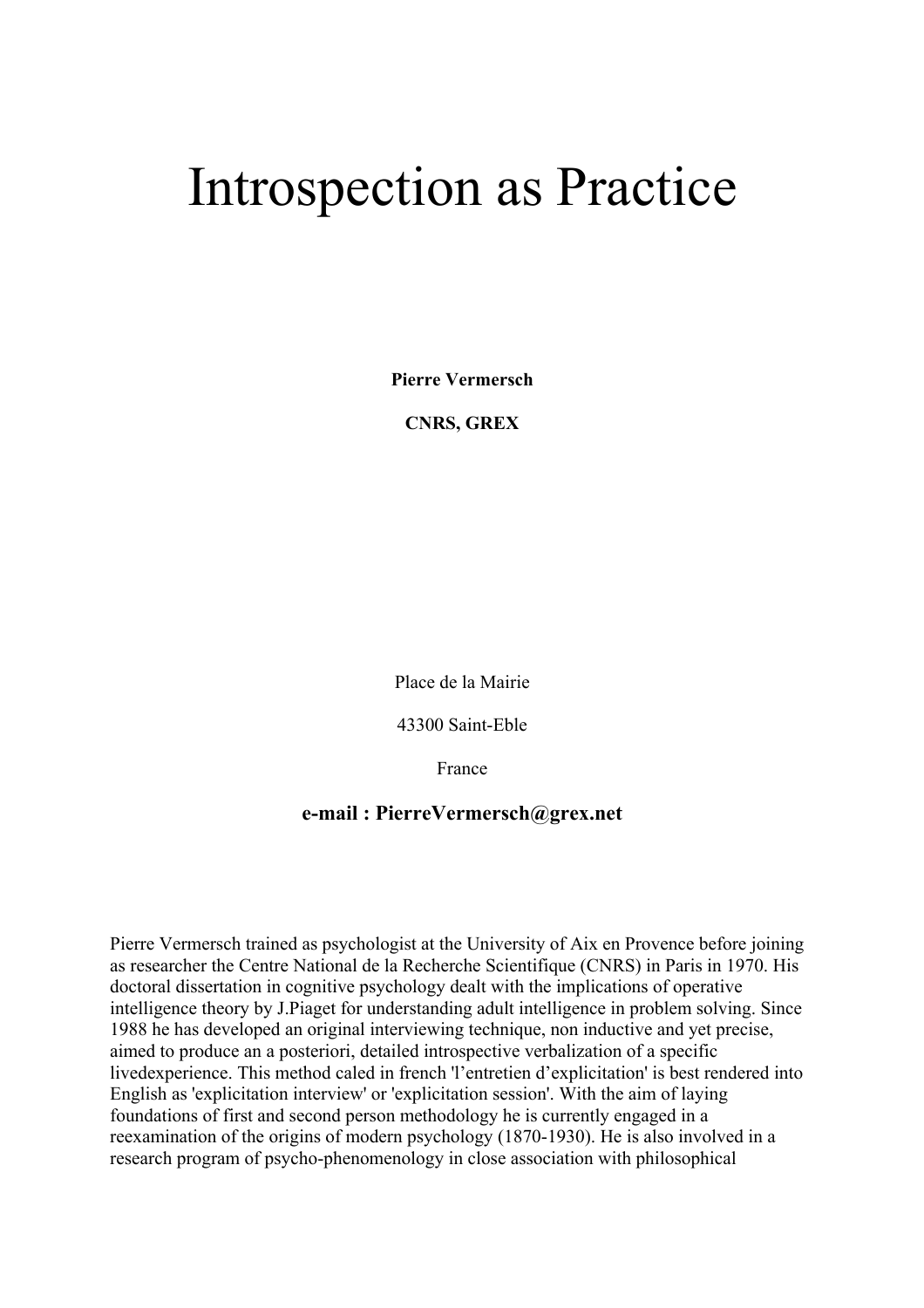phenomenologists and neurobiologists. Recent books (not yet available in English) : " L'entretien d'explicitation, 1994 " and " Pratiques de l'entretien d'explicitation, 1997 ".

How can one gain access to subjective experience and regulate this mode of access? How can one develop the competence needed to know that access of this kind has been obtained and to establish a genuine methodology which can be transmitted and in the light of it which it might be possible to form researchers in precise and deliberate fashion? Phenomenology, as a global idea, gives us a clue and indicates the requisite epistemology but does not seem to provide the know-how, nor does it specify the practise, since the philosophers who established and developed it (Husserl, Fink, Patocka, Merleau-Ponty . . .) did not succeed in specifying this practise while many of those who are indebted to the method today seem to be more concerned with the study of historical texts than with anything like a phenomenological practise. Psychology has a long and established tradition of suspicion, and even of dismissal, of anything which stems from the first person point of view. A tradition of attentive presence offers us numerous hints as to the conditions under which attention can be stabilised in such a way as to make possible an apprehension of subjective experience (cf. Varela et al. 1991, Wallace in this issue) but the employment of such a method requires a long apprenticeship and runs the risk of limiting the selection to a few well trained subjects. In such a context, one may well ask whether it even makes sense to take up again the question of introspection. Unless we look at this from the opposite angle: psychology having begun with introspection, a first reversal was accomplished by leaving introspection behind and adopting that third person approach which was badly needed at the time but which in turn gave way to a second reversal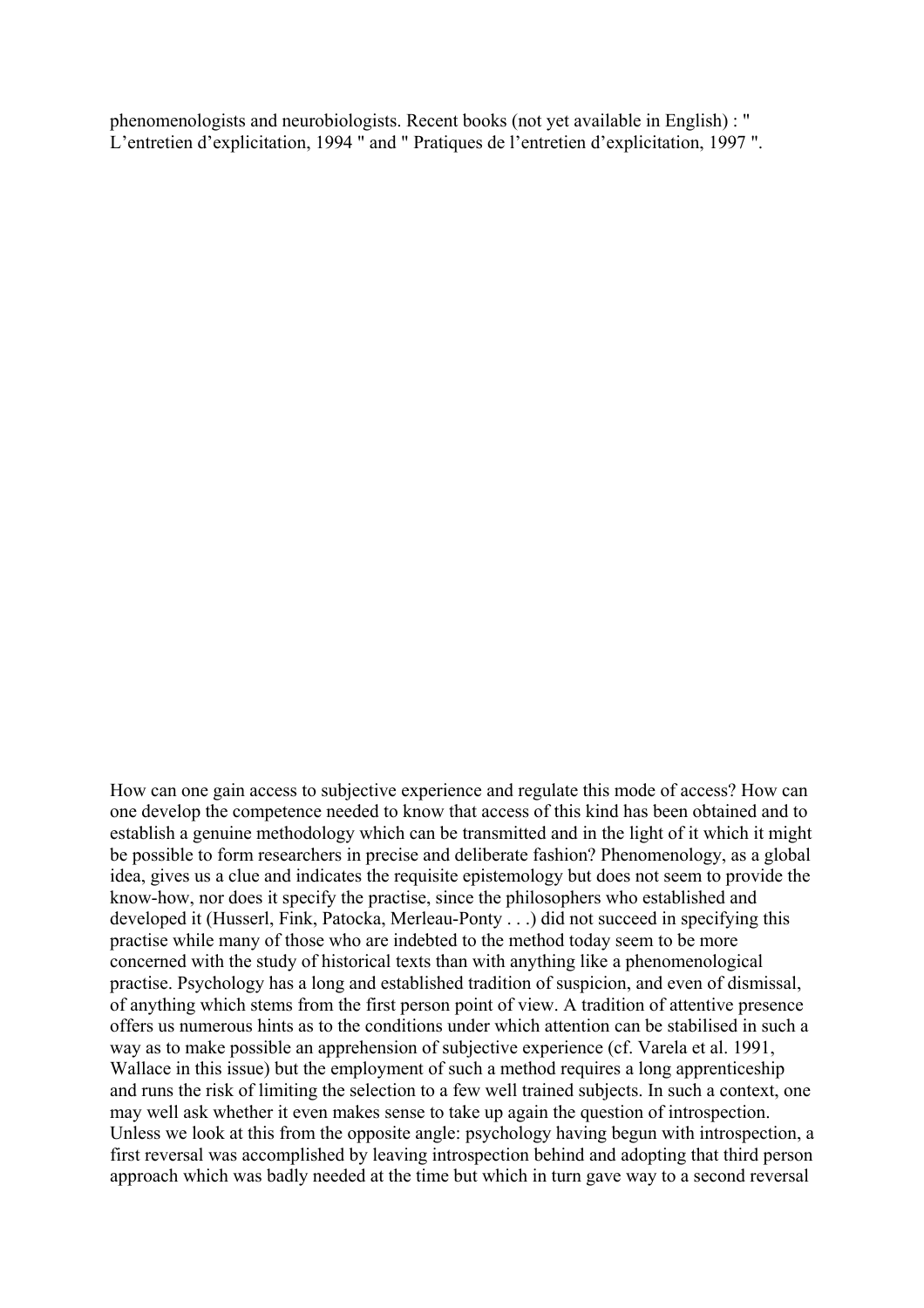which consisted in once again according a place to the first person point of view. Only, on account of the prohibition to which it has been subjected, first person methodology has not been able to develop and so to progress in a normal way.

 In this article I am not going to try and define introspection. I am going to try to state as precisely as possible how the practise of introspection can be improved, starting from the principle that there exists a disjunction between the logic of action and of conceptualization and the practise of introspection does not require that one should already be in possession of an exhaustive scientific knowledge bearing upon it. (Just suppose that before studying cognition, you were required to define it or that you were required to have a complete knowledge of perception before being permitted to read a set of instructions). To make matters worse, innumerable commentators upon what passes for introspection do not seem to have practised it and have certainly never contributed anything to its development. My aim is therefore to bring to light a procedure of progressive improvement in the practise of introspection when it is employed in a program of research.

 I would like to have been able to proceed directly to the clarification of the practise of introspection. But before getting there it will be necessary to first go back over the history of the development of introspection from the beginning of this century and to cut a way through the undergrowth represented by all the criticisms that have been directed at its very possibility. As a result of my many years of exposure to the literature on introspection I sometimes get the impression of being overwhelmed by the negative implications of all the critical objections, to the point of almost forgetting the practical efficacy of introspection.

Do we have to take the time to criticize the critics of introspection?

 In the course of the two centuries over which the list of these critics never ceases to get longer, have there ever been any which have been conclusive? By trying too hard to denigrate introspection the critics themselves become suspect! After all, if any one of these criticisms were conclusive, the rest would become unnecessary! By forcing matters a little one might conclude that any such discussion would be a waste of time. Why bother to justify the method, to demonstrate the irrelevance of these criticisms because none of them is in principle capable of being conclusive, and on this point I am in agreement with Howe 1991: "Thus it has been suggested that if there is an argument against the use of introspection, it has yet to be found." p. 25 Why? Essentially, because these criticisms, which have hardly changed in two centuries, all adopt the same purely negative approach: impossibility, uselessness, impractical, an approach intended to cast doubt either upon the act or the object. Trying to prove the absence or the impossibility of something is not a very well founded epistemological enterprise, to say the least. If a claim can be rejected by simply furnishing a counter example, it becomes very difficult to rule out the possibility of finding counter examples in any field of empirical enquiry.

 Only the ability to master the totality of the available possibilities (now and for ever, or else it would only by a provisional sentence) would give one the right to deny the possibility of a certain type of result or of a particular event. The research strategy which consists in trying to prove the impossibility of something is a waste of time. In general, it seems much more profitable to investigate "under what conditions . . . ?" "within what limits . . .?" Unless of course the arguments which inspire the attempt to demonstrate the impossibility of something are based on lines of reasoning quite different from the scientific,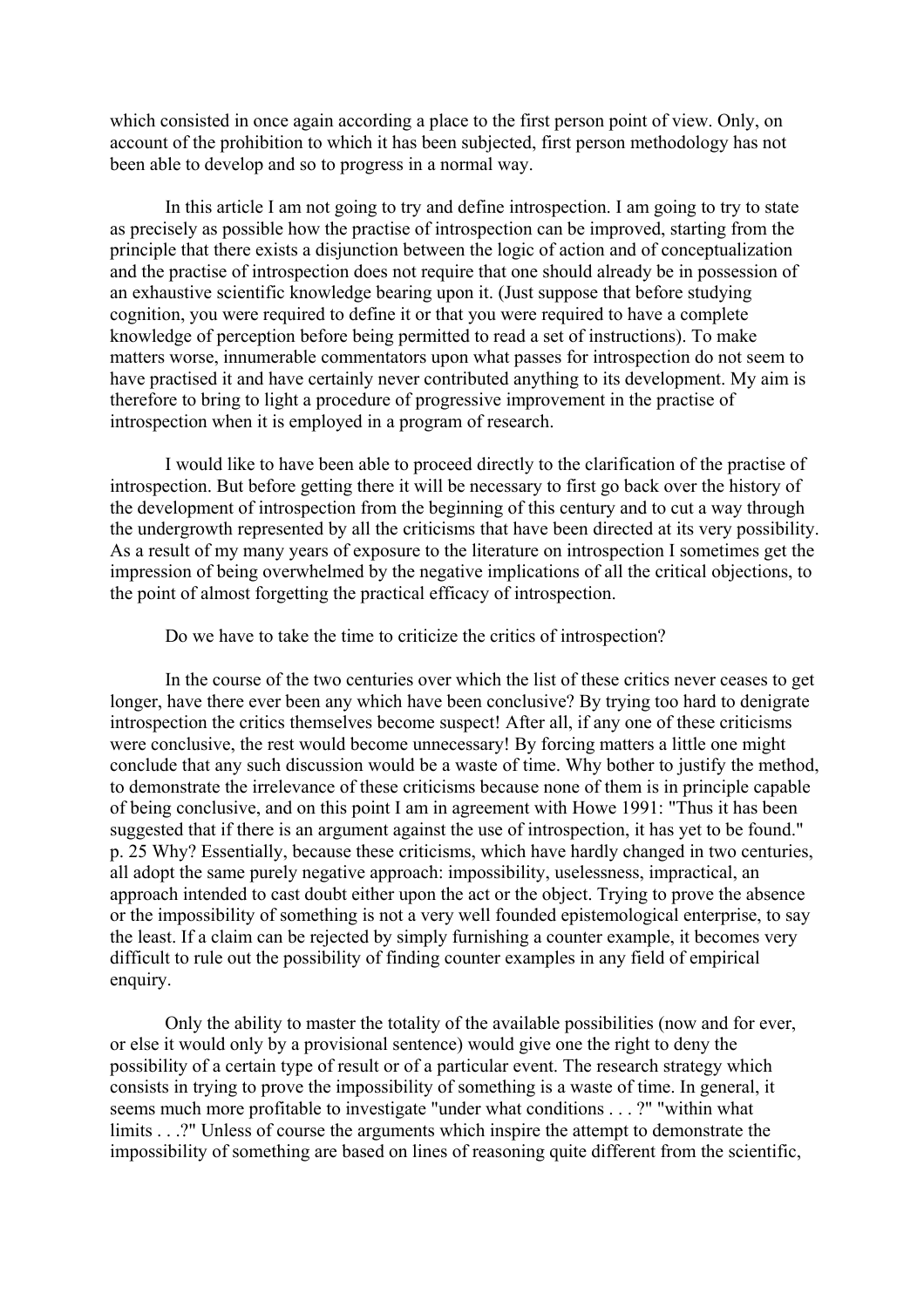which does indeed seem to recur frequently with the "opponents" of the examination of subjective experience and the use of introspection.

 Let us take account of two of the oldest and most tenacious of these criticisms, since they both stem from Comte.

 The first denies the very possibility of introspection on the grounds that it calls for a duplication of the subject, who can not at one and the same time be both on the balcony and in the street. "the thinking individual can not split himself in two, one part of which would think while the other would watch the former thinking. The organ observed and the organ observing being, in this case, identical, how could any such act of observation take place? This supposedly psychological method is therefore radically faulty in principle" ( lesson 1, p. 34).In the first place this criticism, based as it is upon a material representation of cognitive activities stemming from Gall's phrenology could be discarded as having simply failed to take account of the evidence. However, at another level, this question of a self-duplication can be taken up again not as being impossible but as posing certain difficulties with regard to characterizing and modeling reflective activity which, as its very appellation reminds us, tends to trap us conceptually in the metaphor of reflection, in the representation of consciousness as self-duplicating.

 The second criticism claims that introspection is unusable in research because it modifies the object which it is directed toward. Both Janet and Binet sought to get past this difficulty by invoking retrospection. To be sure, the solution creates a new problem of its own, that of the reliability of memory and the necessity of establishing the nature of the link between what is described a posterior and what is lived at the very moment the former is being described. But this solution only succeeds in dodging the difficulty by recurring to a methodology where observation in the present is replaced by observation bearing upon the presentification of past lived experience. But over and beyond this response, the most remarkable fact is that one would have to be informed about such an eventual change in posture even to be in a position to develop this criticism; and how would one be in a position to do so if not by making use of introspection? It alone is able to determine that there has been a modification, what kind of modification there has been, and how great the modification has been. For knowing about my internal state of mind, as also attesting to any transformation in it, presupposes in every instance the bringing into play of a first person point of view! So either the criticism of the results of introspection remains radical but also valueless since it disqualifies itself, or else it points in the direction of a good question (and not as devastating a question as might have been hoped for) and then it simply underlines the need for introspection as the condition of any assessment of its effects. The influence of observation on what is observed is a major epistemological problem, but it is a problem which extends throughout the sciences. For it is obvious that the idea of an observer who would somehow have succeeded in situating himself outside the system he is engaged in studying is an epistemological fiction.

 From an empirical standpoint, there is certainly a methodological advantage to be gained by moving from a first person point of view where researcher and observer are confused to a second person point of view where the basic data is drawn from persons other than the researcher and can be multiplied in the context either of experience or of observation. Henceforward, the criticisms can be reversed, the impact of internal observation, if it is correctly set up, being eventually supplemented by information on the degree of stability of states, of acts, as well as of the contents aimed at in introspection (Piaget 1968 p. 186).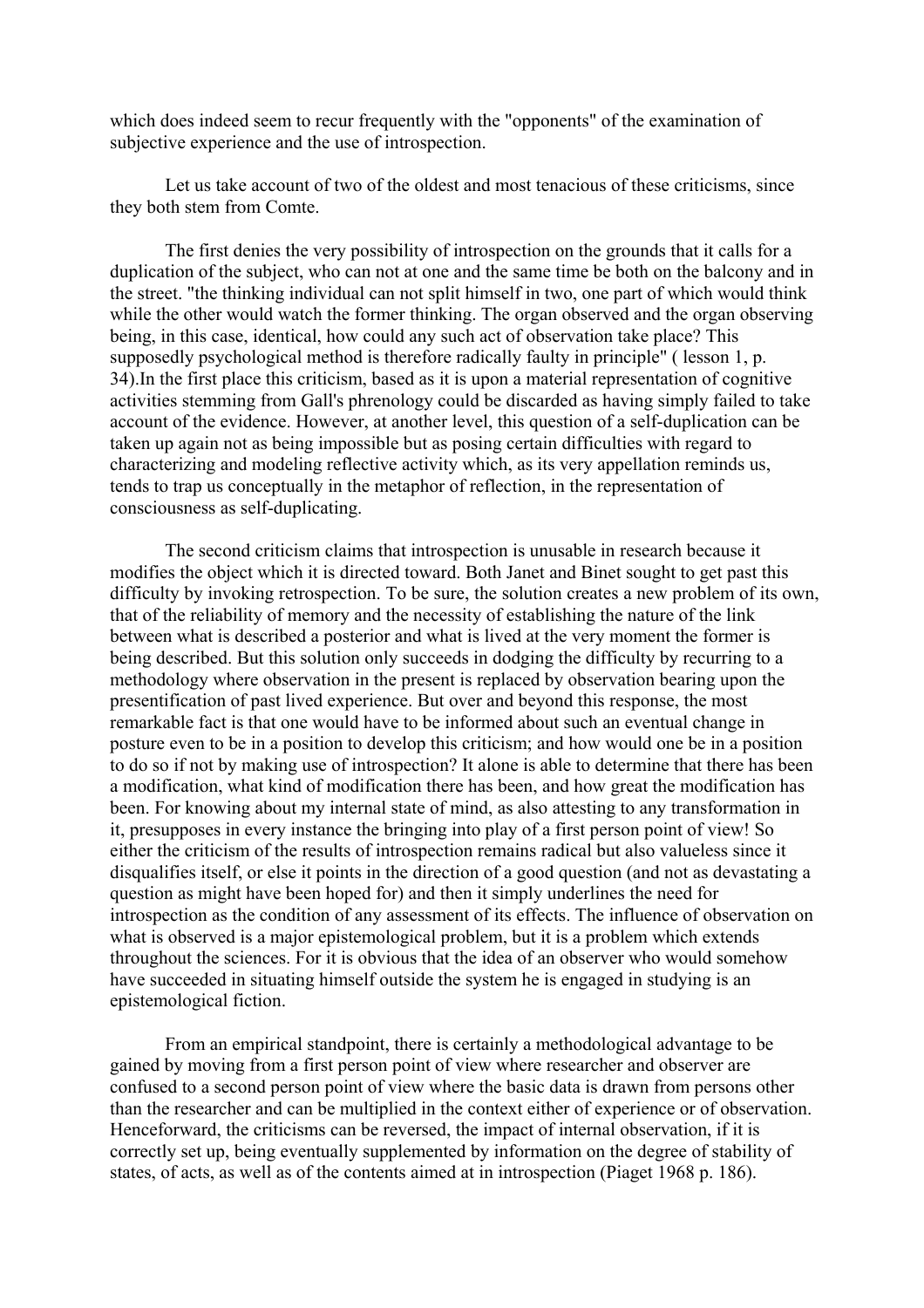These two last critical examples have been introduced to show that, in principle, there is no real obstacle to using introspection. It only remains to consider the use that is actually made of it in programs of research.

## **1 - The Evidence from the Early Years of Psychology**

It is impossible to do justice to the emergence of psychology at the beginning of the 19th century without first considering that the use made of "introspection" of "internal sense", of "apperception" sought to study what did not fall under the aegis of common sense but already demanded a much more erudite attitude. The life of consciousness, of thought, of imagination, affective life was no longer to be studied in a purely speculative way, in the manner of philosophy, but on the basis of observation in the perspective of the natural sciences.

This point of view was upheld from the very beginnings of psychology, for example by Maine de Biran (1807, 1932), generally recognized to have been the first author who could be identified as a psychologist (Voutsinas 1964, Moore 1970) and who not merely drew attention to interior events but also made use of internal sense. The point of view adopted was that of the first person a point of view from which not merely what is to be taken into account is what appears to the consciousness of the one who lives it; in addition, the research is restricted to the only person capable of observing it.

 For all that, the strategy should not be regarded as naive, even if it can not be controlled intersubjectively. For example, Maine de Biran is well aware of the facilitating role that effort can play in the observation of intellectual activities. He studied the experience of reading and showed how, at the very moment in which we are aware that we have failed to understand a passage and in which consequently we reread it (Montebello 1994), we can observe our awareness of our own acts of thought on the occasion of our attempt to correct them. This initial insistence upon introspection is to be found again, considerably modified , with several founding figures of the psychology of the 19th century, such as Brentano in 1874, or Wundt in 1874, or again in the celebrated declaration of James in 1890 who described psychology as follows: "introspective observation is what we have to rely on first and foremost and always". An echo of this sentiment can be found in a statement by Binet in 1894: introspection is "the act by means of which we perceive directly what takes place in us, our thoughts, our memories, our emotions." And in 1903: "The new movement which has been launched for some years now and to which I, along with several of my students, have contributed as much as I can . . . consists in according a larger place to introspection." From this time on it is in order to make fun of the "old introspective psychology which asks us (its representatives) if by chance and by a barely concealed regression, we are not going to take over from the old school philosophers like Cousin (therefore harking back to the 1830s) , those methods of auto-contemplation which have been the subject of so much ribaldry.' ibid p. 2 and to show in what respects "the experimental study of the higher forms of mentality can be carried out with sufficient precision and control to have scientific value" ibid p. 2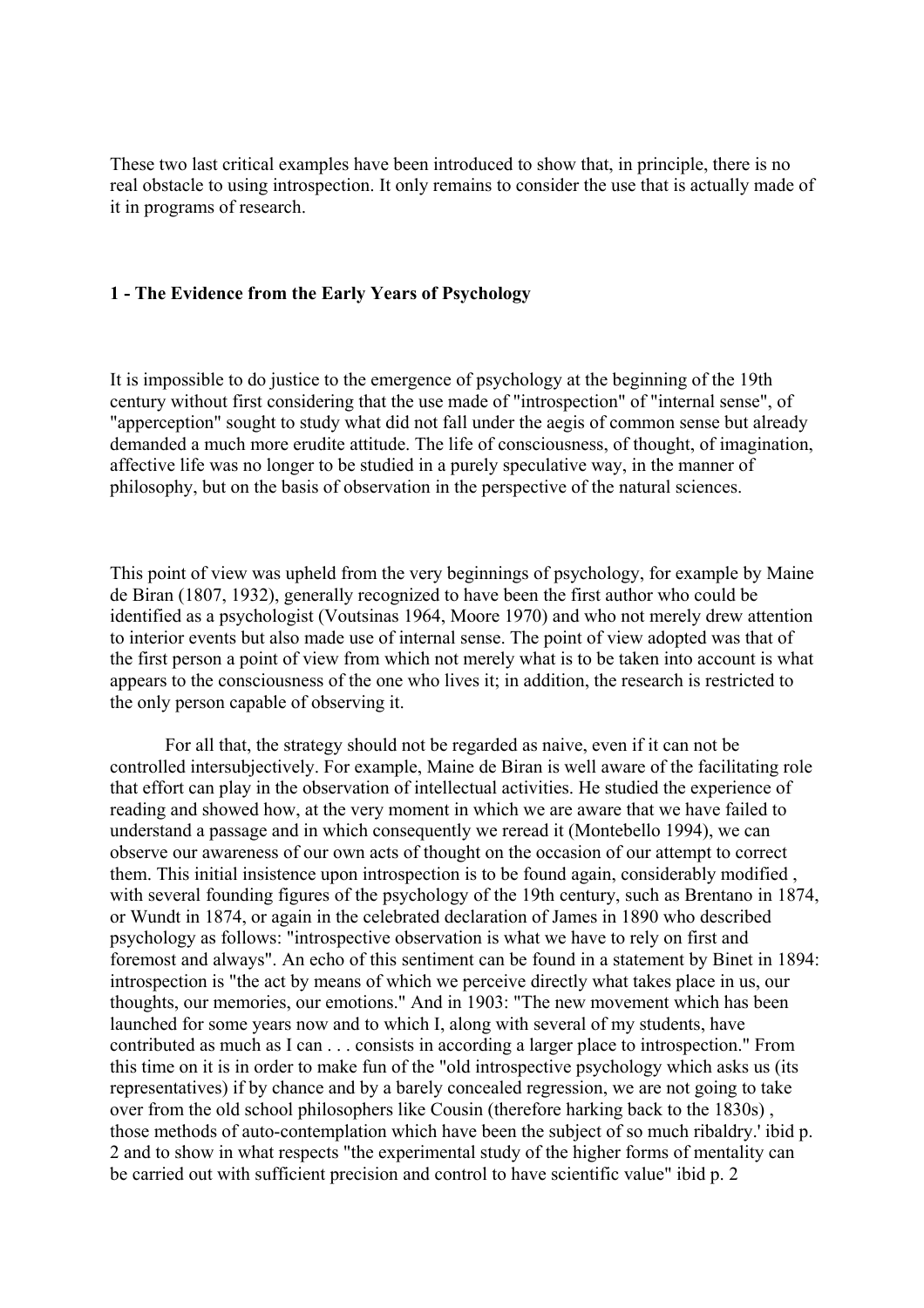The primacy accorded initially to introspective methodology may appear very naive today. But what is truly naive is to think it so. One has to realize that this introspection was already the result of a difficult initiative, demanding a reflexive conversion, a first epoche, in other words, the utilization of a phenomenological reduction. This first step was anything but simple. There is nothing naive about the suspension of the natural attitude which gets us involved in the perceptual spectacle, with a view, for example, to grasping its actual unfolding. Acquiring a practical mastery of the reduction presents real problems at this very time for researchers and students.

 Moreover, these authors did not allow themselves to be limited by one single method. All those whom I have cited, even the oldest of them, were very knowledgeable about the physiology of their time and about its connection with the psychic. They were also well informed about the need for indirect methods to study children, the sick, animals, in short, those who did not dispose of speech.

## **2 - Methodological Improvements: The beginning of the 20th Century**

The beginning of the 20th century is the great period for the mobilization of the methodology of introspection, which will now be presented as scientific and entitled "systematic introspection", "experimental introspection". It is employed with great intellectual enthusiasm in the context of a rigorously scientific experimental psychology of complex intellectual activities.

 Three centers dominate the field: in Paris, Binet and his students; in the United States, at the university of Cornell, we find Titchener who was trained by Wundt (whose work he translated into English) and then there is the group of German researchers who go by the name of the Wurtzburg school and who, under the direction of Külpe (former student of Wundt who broke with his teacher) published intensively in the decade starting 1901.

 The determination to establish a rigorous methodological framework capable of upholding the scientific character of the research is evident in the manner in which this research is presented. In effect, the transformation since the start of the 19th century is best described in terms of the passage from an exclusively first person point of view, where researcher and subject were not clearly distinguished, to a "second person" point of view where descriptions of subjective experience are gathered from a selection drawn from several persons.

 This is the start of a process by which the gathering of data has become independent of the person of the researcher. When the researcher makes reference to his own experience (which happens frequently in the Titchener school), his experience (specifically labeled as being his own) remains just one among other inputs.

 The subjective experience in question is now much better defined. Contrary to the initial research bearing on the experience of effort ( but not on any specific occurrence of this experience) or the investigation of the flow of consciousness in general, specific tasks are now proposed, tasks which circumscribe, both with regard to time and the object, the experience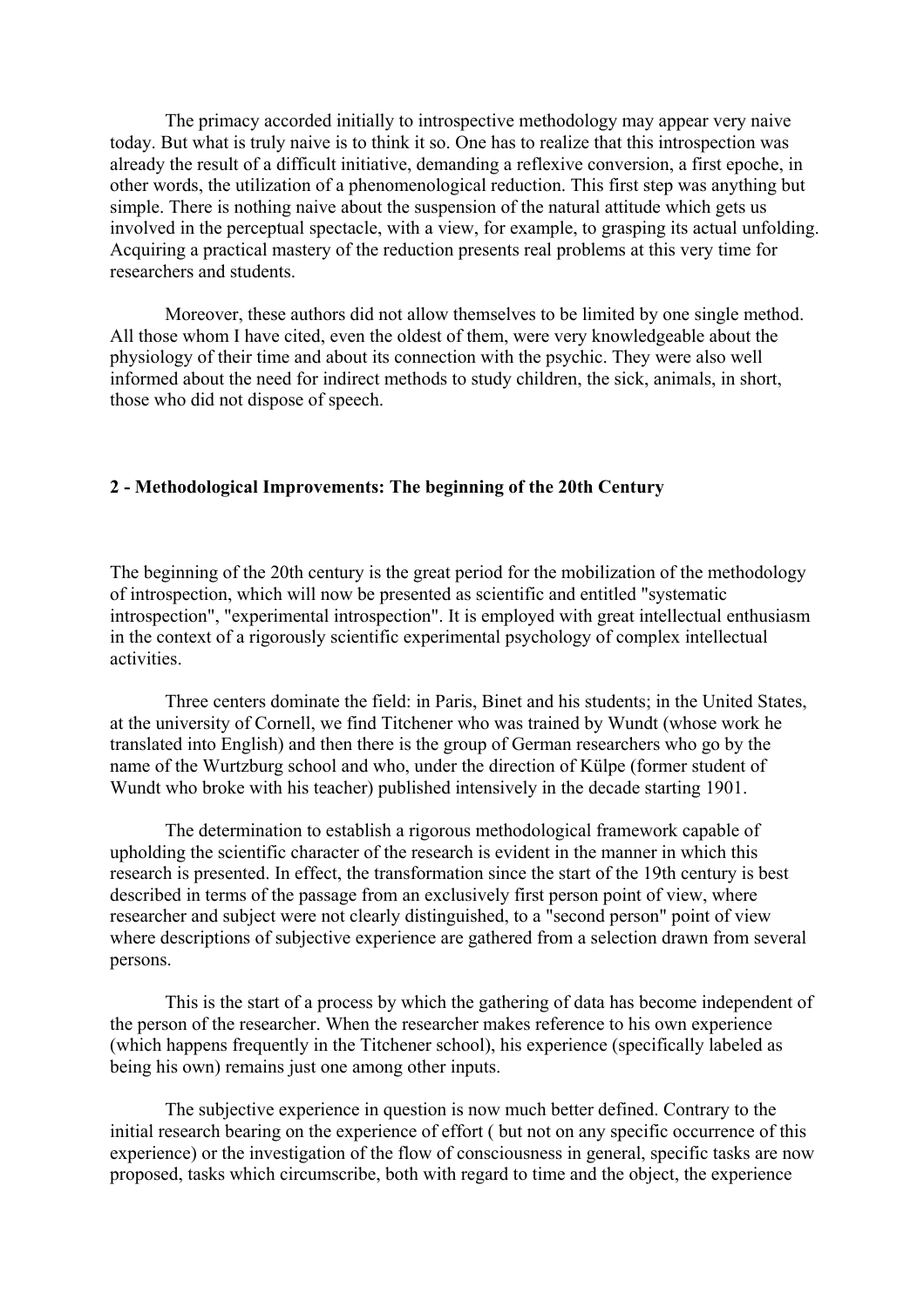under examination. This orientation towards the realization of definite tasks represents a real revolution, a revolution which enables this research to be supported by what is now known as the experimental set-up and control techniques. The tasks are the same for everyone and they take place under identical conditions (we still don't have all the systematic refinements which will be strictly enforced thirty years later) and in accordance with precise instructions. In addition, the definition of these tasks will lead researchers to introduce independent variables by taking account of the reaction between one task and another, a relation which, with regard to the analysis of the results, will make it possible to draw inferences concerning the disparity of the success rate as between tasks and as between subjects. The researchers pay close attention to the methodological problems bearing upon the description itself (Titchener in particular had a lot to say about this, cf. the synthesis produced by English 1921, but Mandler and Mandler 1964 are also highly critical of abuses), the need to be as impersonal as possible in the use of descriptive terms, the need to distinguish between the description of the subjective experience itself as opposed to the reality evoked or any second order commentary (Titchener 1912a). The need to break the description down into smaller units to facilitate formulation is already beginning to be felt (Watt 1905). But one is still very far from an exact awareness of what is required by a description and by the non inductive guidance made possible by a proper interviewing technique. A part of the difficulty raised by description and by the problems associated with attention to subjective experience is surmounted by working with subjects who are trained in this kind of experience; which however raises its own potential objections, since this very training may render them less suitable as subjects, since they may already be sympathetic to the hypothesis of their observer.

 This latter question is one which keeps turning up: is expertise even desirable? If yes, then who is supposed to have developed it? The subject itself, making possible better access to and description of subjective experience and/or the researcher, thereby improving his (the researchers) ability to guide and to follow the subject (in a non inductive manner) in the latter's attempt to accede to and to describe his or her experience?

Let us take one piece of research in particular in order to understand how these different improvements are put into place: for example Watt's research of 1905. He decided to study directed recollection for which he created a set of six tasks. I do not intend to go into the formulation of his hypotheses or the internal coherence of the theoretical frameworks of his time but simply to examine the form of the experiment.

> On the one hand we have a list of key words, on the other hand, six instructions: find a concept which stands in a relation of super or subordination, in a relation of whole to part or of part to whole, in a relation of coordination of part to part. One is therefore faced with a variety of task which make comparisons possible. What has been developed since is the possibility of establishing a list of words with imagist etc connotations which, with regard to a particular verbal material, make it possible to know in advance, and with reference to a given population, how to master their inductive value from the standpoint of familiarity etc.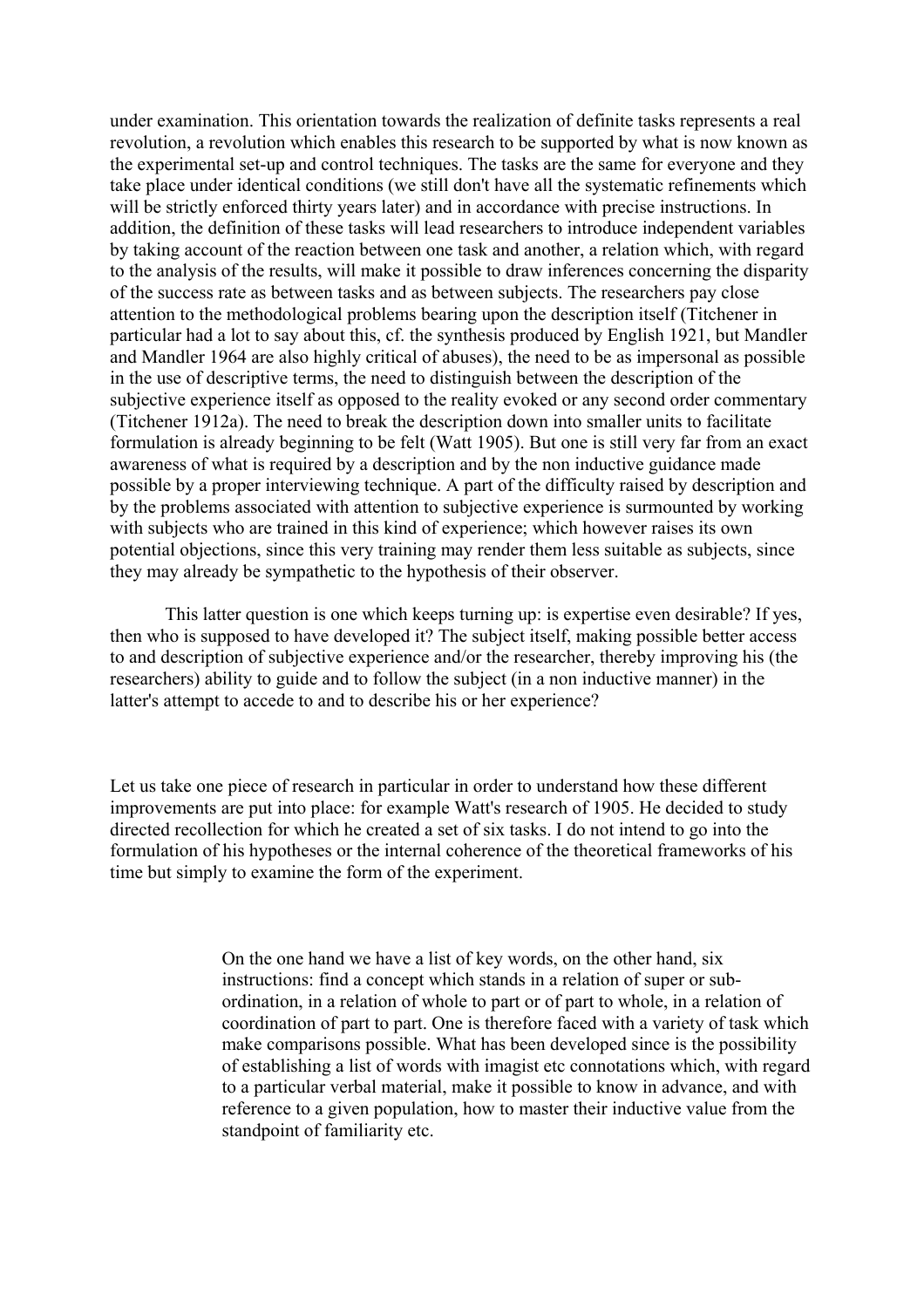The key words are for the most nouns never exceeding three syllables. I was not able to locate the description of the instructions in the strict sense nor the device by means of which the key word was presented but from the instructions it is clear that the word was presented in writing.

 The sample is homogeneous, composed entirely of professors and doctors of philosophy. The group is six in number, but for each subject there are fifteen series of tests, undertaken on average at a rate of two per day, each of which is devoted to one of the tasks in question (it might have been possible to adopt a procedure which would have controlled the ordering of the experiment more satisfactorily) with the result that, in all, several thousand items of elementary information are made available.

 For each item (induced) the researcher is in possession both of the actual performance (the induced response) and of the possibility of classifying it with regard to its respect for, and its success in, following the instructions, as well as in regard to the way in which it establishes the relation between the key word and the induced response. On the other hand, the time taken to record a response, that is, the time between the presentation of the key word and the reply, is registered. Finally, the researcher also makes a transcript of the verbal description of the experience as lived out by the subject in the course of accomplishing his task. This description is split up into four moments which the subject was invited to describe separately: 1) the preparation, 2) the period prior to the presentation of the key word, 3) the appearance of the key word, 4) the search for the word induced by the key word and the reply itself. Three series of independent data are thereby obtained for each item of the test (the response to the instructions, the period required for working out the response, and the description of the process of working out a response offered after the event) and data as rich as this also allows for further possibilities of analysis and inference. It seems to me that we have here all the ingredients needed for a scientific research which respects the rules of experimental method.

This data was gathered in 1902 and published in 1905. We find here an experimental plan, a control of the experimental set-up, a collection of independent though complementary data. It would therefore not be on the score of its methodology that this procedure could be criticised ! In fact, very often discussion bearing upon the interpretation of the data has been amalgamated with criticism regarding the way in which it was gathered by reducing both to introspective data alone.

What I have sought to underline in spelling out this example in some detail is the fact that, from the beginning of this century the methodological criteria for research based on introspection had become "standardised" with regard to the requirements of experimental method. We could take other examples from the research done by the Wurzburg school (Meyer and Orth 1901, Marbe 1901, Ach 1905, Messer 1906, Watt 1906, Bühler 1907) or in other words like that done by Binet (1903) or again, by such students of Titchener as Hayes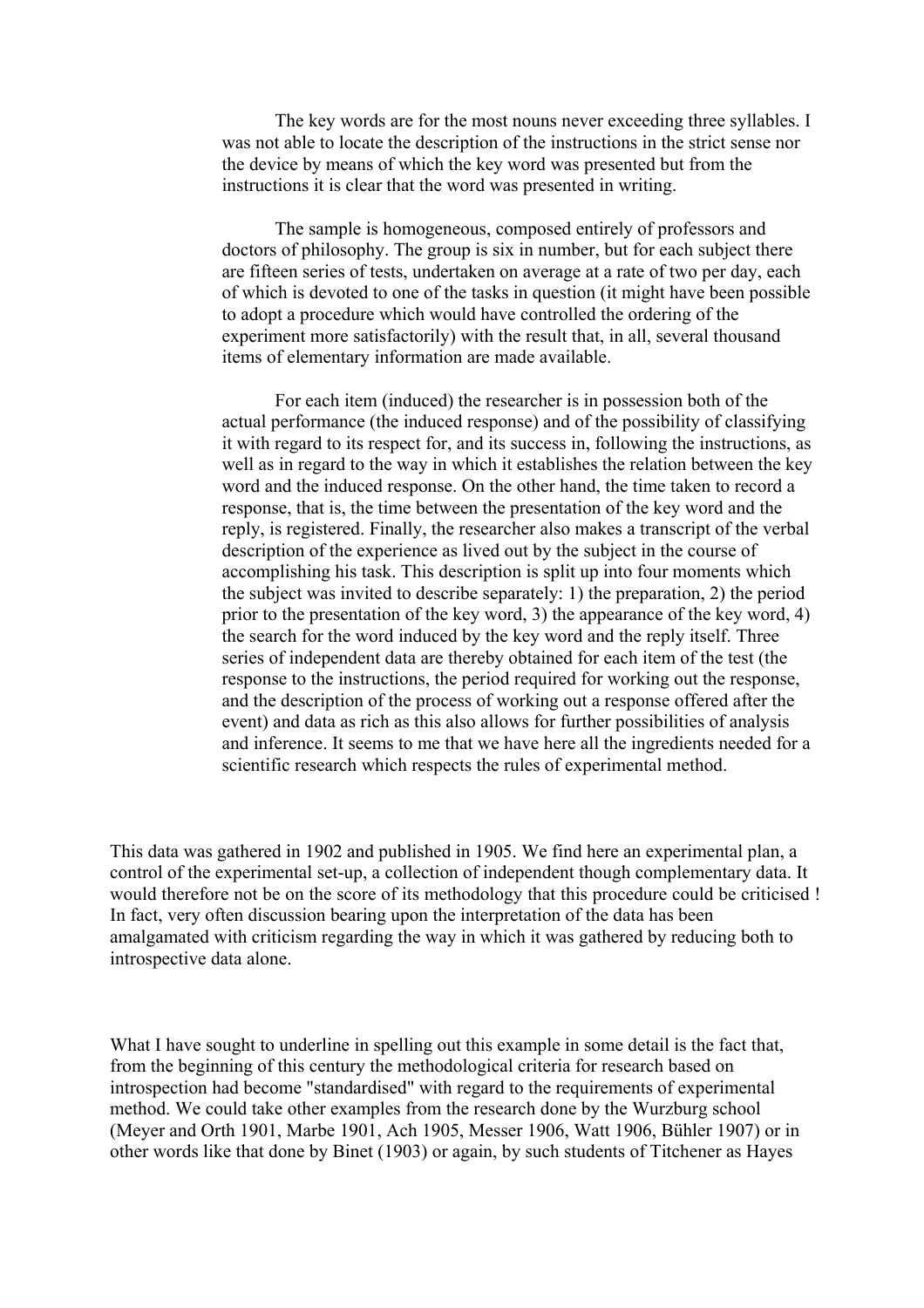(1906), Nakashima (1909), Greissler (1909), Pyle (1909), Okabe (1910), Clarke (1911) or Jacobson (1911), who took over from him in a big way.

 If one wants to criticise this research it will not be in the name of some confused assortment of complaints leading one to believe that they were not very rigourous, that a century ago researchers only worked in a very approximative way and that this explains why the results have always been "judged" unreliable (but who has bothered to read carefully the research protocols of this period?). Of course, there remains the temptation to admit that they did indeed have a rigourous experimental method (in spite of the fact that they relied on introspective data!) On the contrary, what remained problematic for the Wurzburg school was that the data did not agree with the hypotheses formulated at the outset, leaving the researchers confronting an interpretive problem of major proportions which led them in a direction which varied radically from their expectations. This aroused an enormous scientific debate, Wundt (1907) severely criticising the experiments conducted at Wurzburg in the name of an exaggeratedly purist methodology, Titchener (1909, 1913) criticising the interpretation of the results by the Wurzburg school, Kofka (1912) criticising Titchener's results. I simply want to emphasize that the debate was directed toward the problem of contradictory interpretations: can there be anything like thinking without an evocative content (that is, without accompanying images - provided one does not assimilate the term "image" to a purely visual representation - neglecting all the other sensorial modalities? The work of the Wurzburg school all pointed in the direction of of the possibility of a non-evocative form of thinking (without denying, moreover, the evocative associations of all kinds present in their results). Titchener's theory (1909), backed up by his own data and that of many of his students, claimed that all mental activity was accompanied by sensorial representations. But he distinguished between representations relating to the content of the thought and those accompanying the execution of a mental act. However, not only does this distinction seem to have been lost on the critics (at all times), the very notion of a representation accompanying the act and not the content has never been understood. What Boring (1953) emphasises (and we will get back to this later) is probably a clear indication of the lack of understanding of data proceeding from introspection. In fact, the general topic of the relation between figurative and operative activity (as Piaget was wont to say), between representation and cognitive activity, remains a problem to this day, a problem which has certainly been complicated by numerous new theories and new original data but which still has not been completely cleared up. If one had to reject any research which led to apparently contradictory results one would have to expel from the province of scientific research some of its most precious discoveries!

 Our view runs counter to the general opinion regarding the feeble, inadequate and unreliable character of this research. But the problem was not the methodology but the fact that the data bore directly upon a major problem for which the emerging scientific psychology of the day was not yet prepared. The data was not too weak, methodologically speaking, but too "strong" for the theoretical and and epistemological framework at the disposal of the researchers. They were unable to do much more than take up a position for or against associationism. Their expectations were so strong and so evident that the apparently contradictory results which they obtained could not be integrated at that time.

 This work coincides with the birth of a long tradition of research which continues to this day and which consists in studying cognitive functioning from a problem solving angle. The point of departure is the decision to study "the higher functions", in opposition to the partisans of a study of elementary acts (cf the opposition Wundt encounters from his former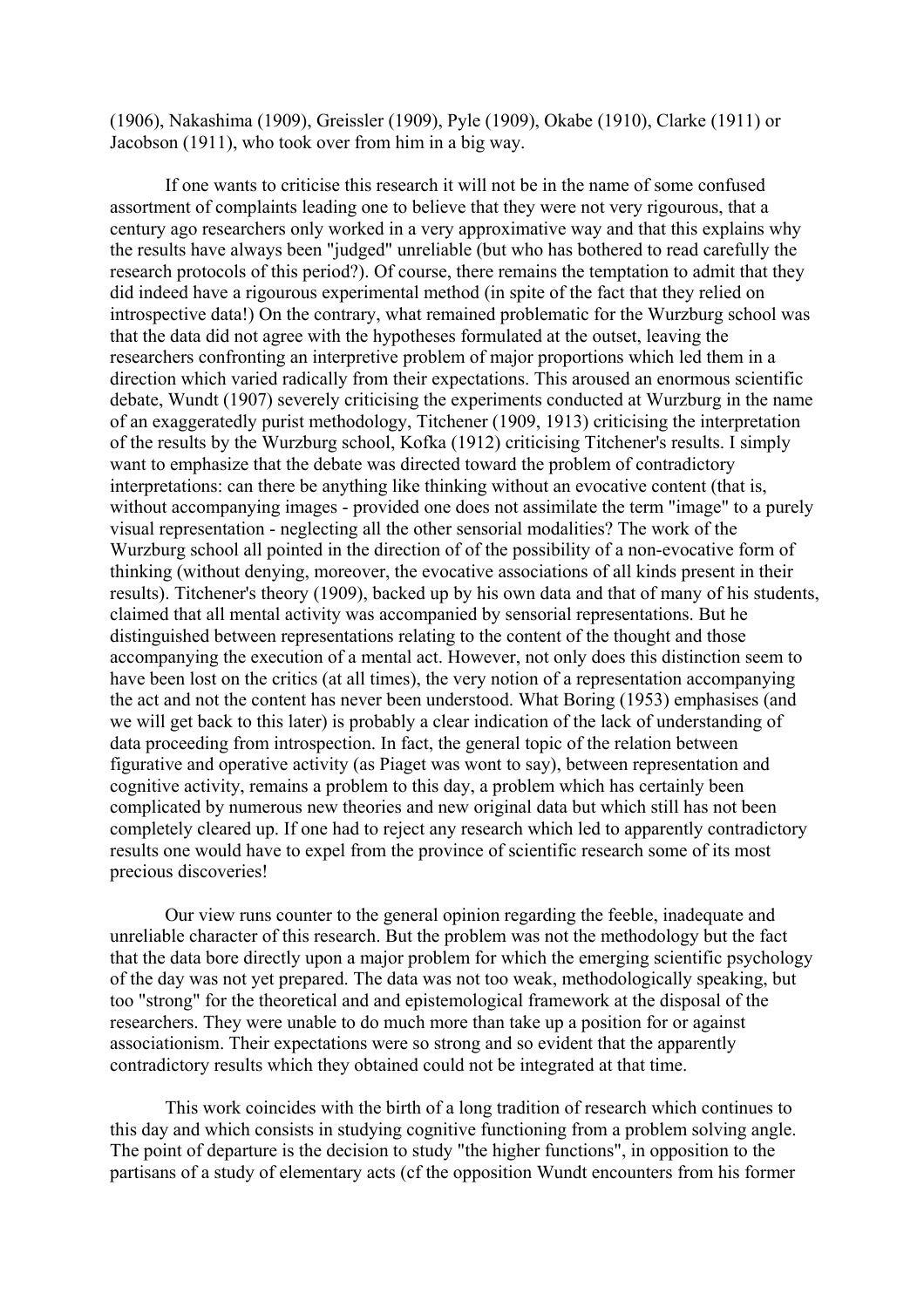student Külpe, who is with the Wurzburg school from the very start), and to seek to define tasks and problems, a wholly new approach for the day, with a view to studying intellectual functioning with reference to goal directed and productive (the subject has to get a result, propose a reply), activity all of which makes it possible to establish a relation between what the subject does, what he says he has done, and the properties of his final response or even of intermediary responses when observable traces of such responses are available.

## **3 - Across the Century: neutrality, rejection, incomprehension.**

As a methodology, introspection is now going to be regularly justified and defended, for example by Burloud (1927a and b, 1937) and the manuals and tracts of the period generally take a very cautious view. They tolerate this procedure but only on condition that it is not used exclusively. In the conclusion of Dumas' famous treatise on psychology (1924) the editor expresses this point of view quite well:

> "We don't need to insist upon the importance and the need for introspective psychology. Even though reflex psychology claims to be able to dispense with introspection, no one is under any doubt that every other form of psychology would be impossible without introspection. One can criticise the significance of introspective method, point out its difficulties, express reservations about the type of certainty which is claimed for it, prove that it deforms the very mechanisms it seeks to determine, even when it does does not cook them up to simplify the explanations and to confirm preconceived ideas etc., but when all these criticisms have been assembled one is still obliged to recognise that none of them is decisive and that the difficulties to which our attention is drawn simply require that we take certain precautions."

Nevertheless, the role officially accorded to introspection is on the wane. One of the last but most remarkable of the attempts to employ introspection is that of a philosopher, Sartre (1940) who employs it precisely with a view to answering questions concerning the relation of thought and imagery in one of the earliest attempts on the part of the young philosopher to establish a phenomenological psychology. In so doing he succeeds in bringing out the delicacy and the significance of analyses in the first person with respect to his own cognitive activity but neither makes use of a second person point of view nor acknowledges the constraints of experimental method.

 It is also worth our while to quote some remarks by Guillaume in his manual of psychology dating from 1932, to the extent that he is able to point out in a dispassionate way the complementarity of introspective methods and the collection of observable evidence with reference to a simple example: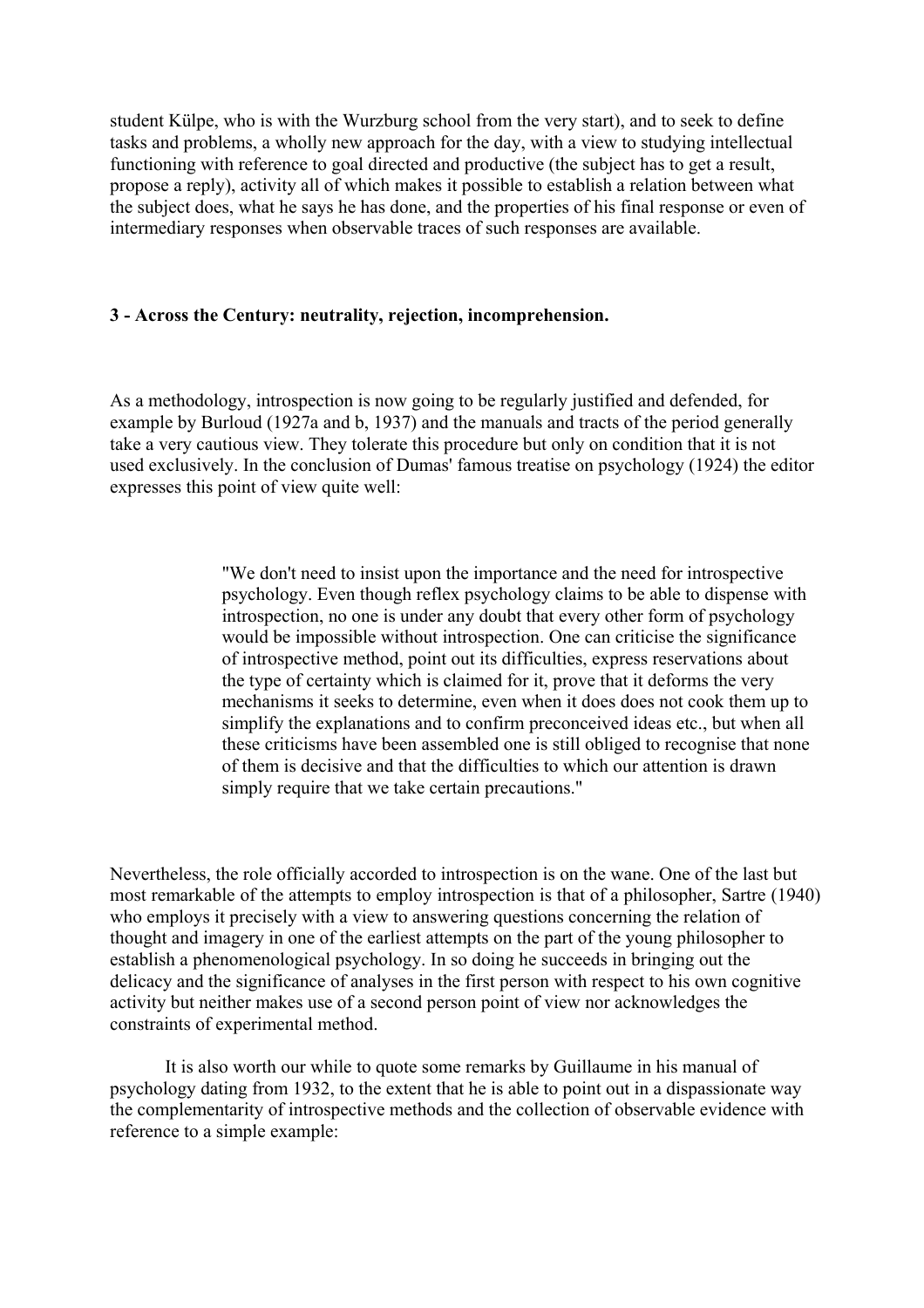p. 11-12 of a paragraph entitled "Introspection and Language" in the first chapter: "The Aim and Methods of Psychology".

| 12 | 8  | 9 |
|----|----|---|
|    | 21 | 6 |
|    | 15 |   |

Learn the table of numerals shown here in such a way as to know it by heart."

On careful observation, some will perhaps find that, in reciting this table, they in a certain manner, read it off an imaginary table and so make use of a visual representation. Others will let themselves be guided by an auditory recollection as if they were reproducing a melody that had just heard. The first have a simultaneous image of the whole in which each figure has its place; the second listen inwardly to a succession of syllables. What can we learn from these descriptions drawn from introspection? The results do not seem to be essentially different from those that an objective method can furnish. If we now require of those who have learnt the table of numbers not to observe and describe themselves but to reproduce the lines either vertically or horizontally, ..... These variations are extremely difficult for those who learn by hearing who are really only able to to write the numbers down in the order in which they were learnt. Those who are capable of evoking a visual table have much less difficulty. . . . These examples show that the subjective method is not so very different from the objective, to the extent that the fruitlessness of the former is enhanced by being tied down to verbal expression and that it is really just a matter of alternative approaches to the same science. We shall see that both of these methods have contributed to the development of psychology. If the purely objective technique tends to prevail in animal, infant and pathological psychology, the two procedures are employed concurrently throughout the greater part of normal human psychology. One should never fail to make use of introspection in order to clarify an experience; for it has its part to play in making sense of the objective results and will often make it possible to dispense with laborious control techniques."

This example shows that there should not be any antagonism between different approaches; it shows the limits which the "objective" method confronts in discovering how the subject goes about things. In fact complementary requirements can bring to light the use of different modes of encoding information (simultaneous/successive), but it does not make it clear, for instance, whether the successive approach stems from a verbalisation of the reading of the numbers or whether it is a matter of placing each number in the line of a particular path; whether the verbalisation of the reading of the numbers makes use of a counting system, relies upon a rhyming scheme or not etc. A comparison between these two approaches also shows that an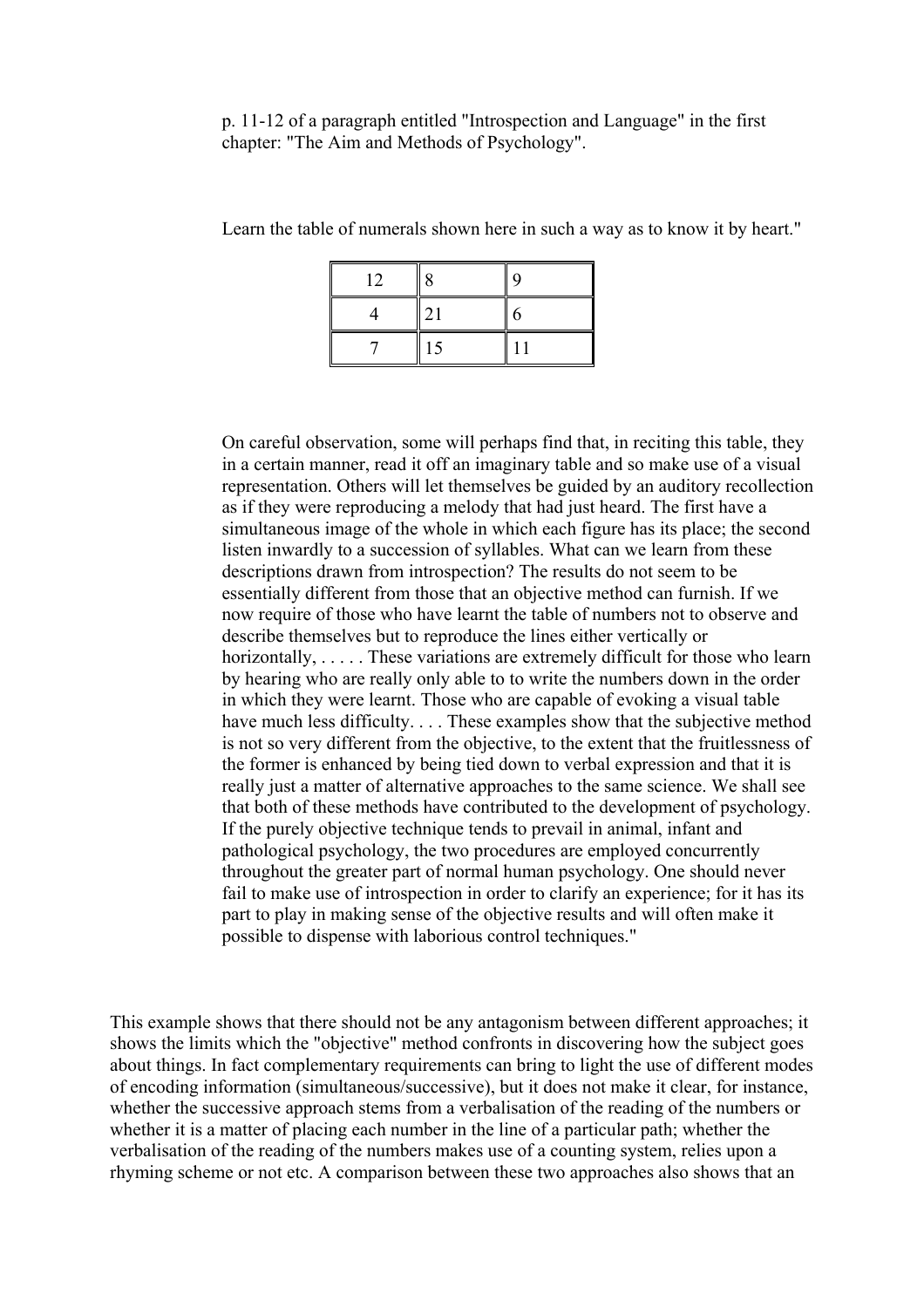interpretation of the objective data is impossible with reference to the content of subjective experience. Finally, this study seems to me to be exemplary, in the sense that neither of the two methods is capable of yielding the meaning of the data, that by themselves they are not capable of providing a theoretical framework for interpreting the data.

#### **Introspection disappears behind verbalisation.**

Studies of problem solving are now going to multiply rapidly and provide the paradigm for the study of cognition. At the same time, references to introspection are going to disappear. Discussions of method take priority over the accumulation of verbalisations, that is, over the results of introspection. Verbalisation takes the place of any taking account of the introspective act which might promote an awareness of the experience and, from 1934, with Claparède, we find a procedure destined to become well known, the procedure of "thinking aloud".

 Introspection seems to have disappeared. Only the results of introspection, that is verbalisations, are brought to light. For the latter are public, objectifiable; they issue from a piece of behaviour so everything is O.K., is scientific even if one has lost an essential part of what takes place with the subject when one asks him to describe how he has proceeded. Along the same lines, innumerable questionaires are going to be developed, questionaires which ask intimate questions of the subject without being in the least concerned with the way in which the subject goes about answering them. Is there only one way to do this ? As Boring points out (1953), introspection is still there under another name: verbalisation. The most remarkable case, one which constitutes a point of reference for an entire generation of cognitive psychologists, is that of Ericsson and Simon (1984, 1993), whose book Protocol Analysis enjoyed a great success. Strategically, the authors have to defend themselves against the criticism of practising introspection. They have to show that it is possible to use verbalisations descriptive of the subject without, for all that, relapsing into a "non scientific" introspection. They will even go so far as to cite Watson, to establish that it is "scientifically correct" to collect data of this kind. On the basis of innumerable experimental results, they will argue that simultaneous verbalisation of the activity taking place does not modify the process under investigation and that the contemporaneous character of this putting into words eliminates most of the risks of deformation, of forgetting, of rationalisation, which an aposteriori verbalisation might bring with it. While talking of verbal encoding, of simultaneous verbalisations, they manage to forget that, in order to produce these verbalisations, the subject has to have access to something even to be in a position to describe his mental acts, the contents of his representations, and that, in consequence, he certainly does make use of a particular cognitive act.

 This deliberate restriction of the methodology to concomitant verbalisations alone, without taking into account the subjective act which is responsible for producing them, for nourishing them, also makes it possible confine oneself to an extremely impoverished subjectivity. A simple opening instruction to "say aloud" is enough; no need for relational dimensions, for genuine maintenance techniques ensuring an element of mediation in the course of the introspective process, which is however certainly present. This way of concealing introspection under verbalisations alone is a way of tolerating the employment of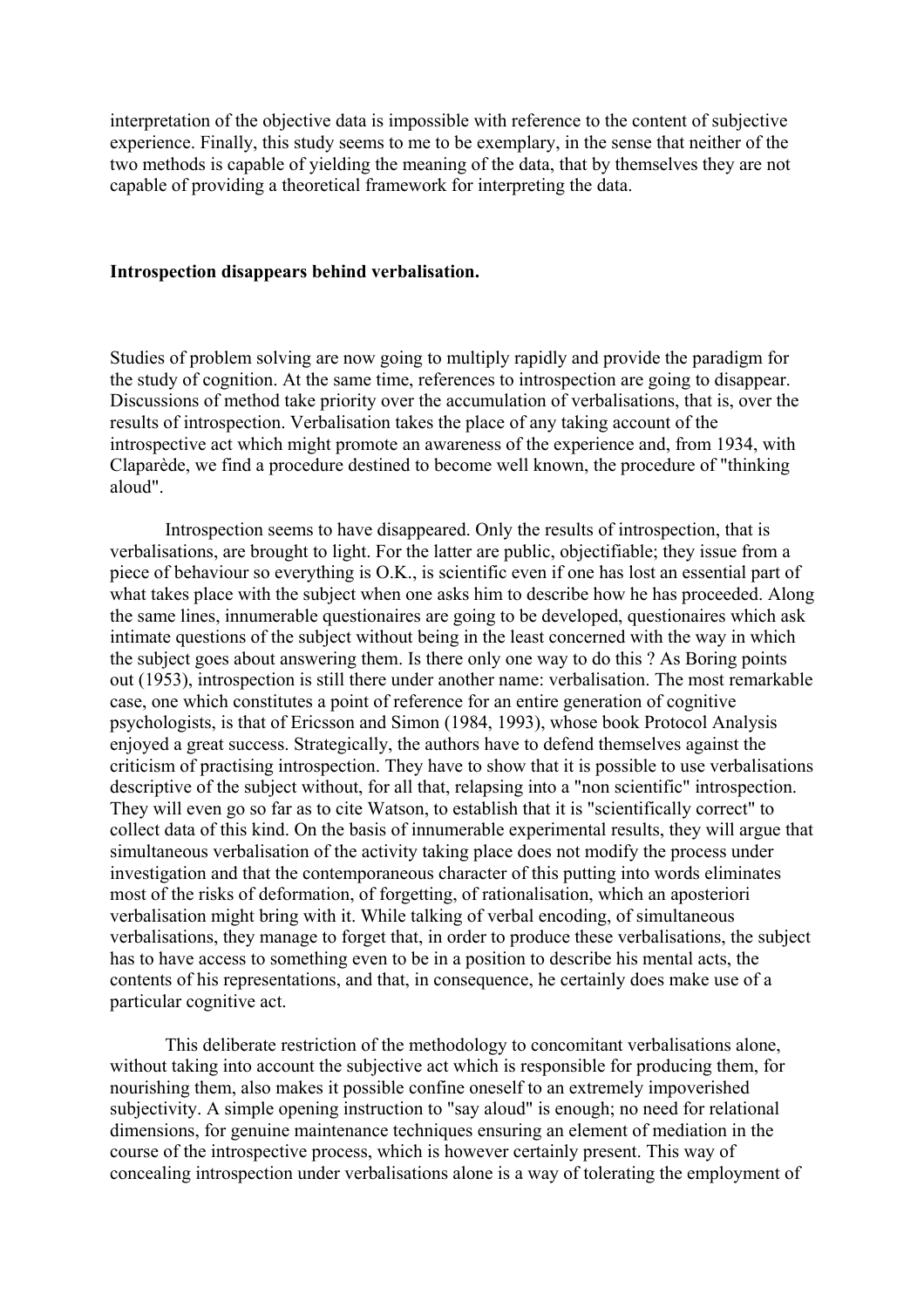introspection without having to comprise oneself by taking account of it, and so constitutes an indirect testimony to the impossibility of dispensing with the point of view of the subject. But the most important consequence of this taboo placed upon introspection has been fifty years without any development or improvement in this methodology.

#### **If it held any interest, we would know about it . . . this data is unusable .**

Nothing illustrates more convincingly the calling in question of a methodology of the first person than the history of these programmes of research.

 One gets the impression that they were brutally expelled from the university scene. One is entitled to think that however forceful the criticism of behaviourism or other modish approaches, if there had been something interesting in the world based on the methodology of introspection, it would have been pursued, even if only discretely, on account of its results if nothing else. To the extent that it seems to have produced no enduring results, perhaps one should simply continue to do without it! The argument appears convincing. It gives us reason to question the interest in pursuing the matter further at the risk of finding oneself in the uncomfortable situation of trying to be in the right where everyone else, and not just the negligible quantities, seem to have been in the wrong in the eyes of history.

 To start off with, one might look for historical explanations for this lack of continuity. First of all, the three schools disappeared with their founders: Külpe takes off from Berlin in 1909 and dies in 1915 and no more work comes out of Wurzburg, Titchener dies in 1927 (Leahay 1987) without leaving a successor, Binet (1857-1911) famous for the diversity of his interests (Avanzini 1974), was already devoting himself to other work, in particular to his scale for the rating of intelligence. Still, this work was at least initially connected with the research of Burloud (1927 a, b, 1938), and then with that of de La Garanderie, a pupil of Burloud (1969, 1989), who produced a number of works destined for pedagogical use. To this it has to be added that the disappearance of introspection coincides with troubled times in European history, which caused numerous lines of research to be interrupted. Also, all work was stopped by the 1914-18 war, and it is not until 1921 that a link with the past is reestablished with further publications. And the same holds of the rise of fascism: the emigration of German psychology, silence on the part of Italian and Russian psychology, then the rupture caused by the second world war.

 But this historical background still seems insufficient to account for the virtual disappearance of introspection. Why did it not make a come-back in the 50s? I believe that the real problem is the meaning accorded to the descriptive data accessible to introspection. The criticism no longer bears upon the method of collecting data but on the significance of the data collected, on their functionality.

 Hence, introspection is supposed to be useless because the mechanisms and essential properties of cognitive functioning do not stem from subjective experience but are subpersonal. This offers a way of interpreting the results obtained by the Wurzburg school relative to the evidence for imageless thinking. What is essential to the functioning of thought is not accessible to consciousness, does not bring with it any describable phenomenal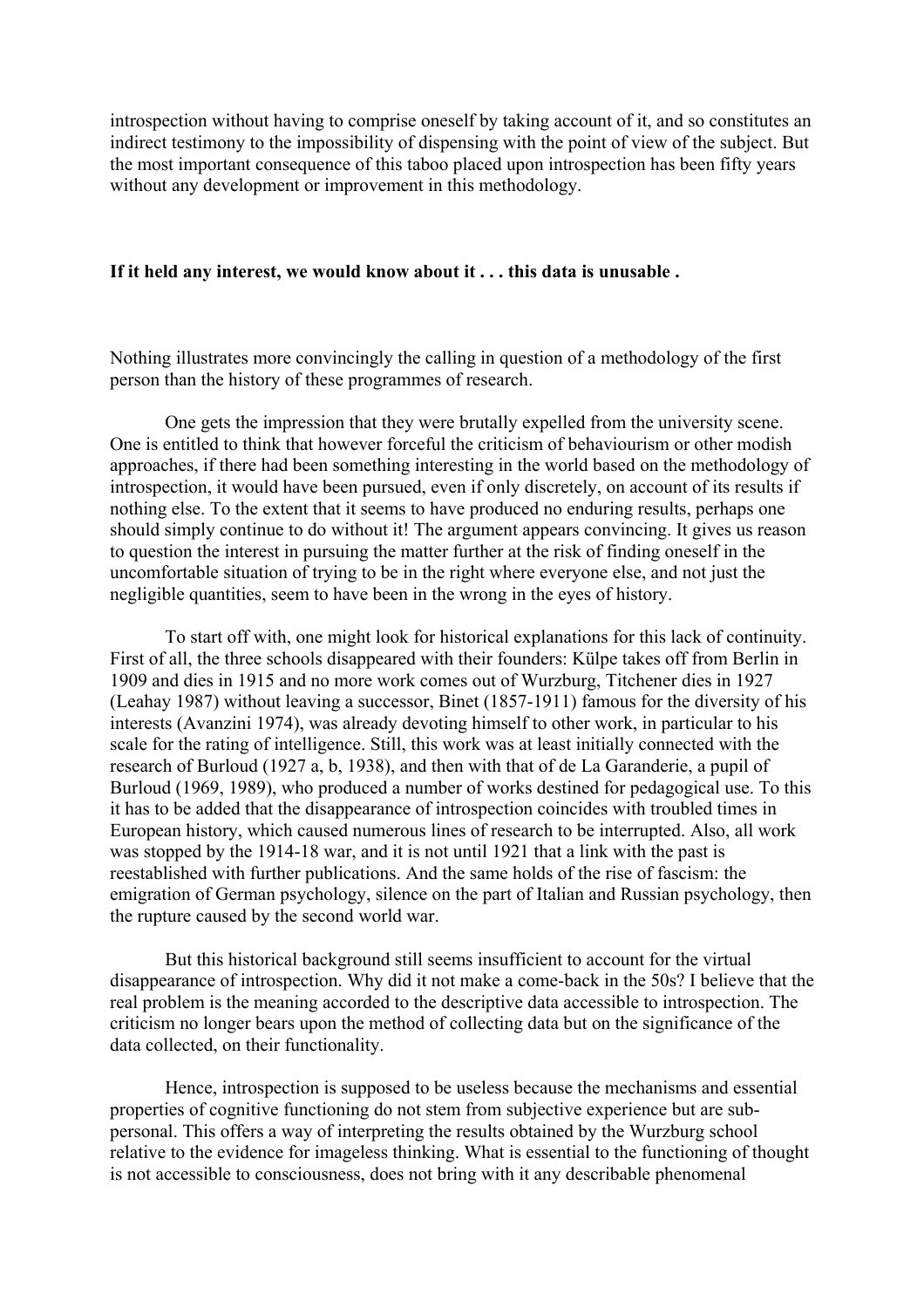evidence. In other words, don't ask the subject for something about which he can not know anything. As a matter of fact, the hypothesis is not unreasonable. Many of the facts studied by psychologists can only be brought to light by means of special equipment or by statistical inference. What is wrong about this line of reasoning is that it moves from the fact that there are facts which are inaccessible to consciousness to the conclusion that even what is accessible to consciousness is uninteresting or non scientific and this *apriori.* Which is not just absurd but wholly unjustified. However the question which now remains open is that of the meaning and function of those psychological elements which arise from a properly phenomenological consciousness, that is, those which the subject can experience.

 This is one of the most crucial criticisms directed at the world of Titchener by Boring (op. cit. p. 174). The latter quotes in particular an anecdote in which Baird, a student of Titchener, attempted to demonstrate the process of introspective questioning at the 1913 APA Congress, and in which he describes the general reaction as a failure to appreciate the interest in descriptions which are perceived as ". . . a dull taxonomic account of sensory events which, since they suggest almost no functional value for the organism, are peculiarly uninteresting to the American scientific temper." In particular, during the undertaking reference was made to kinaesthetic sensations which no one knew what to do with. Whereas a visual image can support a piece of reasoning, can be described in terms of the properties of the task, the presence of kinaesthetic sensations does not seem to have any interest with regard to the functions of the mind. It is precisely this sensorial dimension which attracts the most complete incomprehension. The cognitive psychology of the beginning of this century hoped to come to terms with cognitive functioning as a prolongation of sensualism by means of conscious images which were supposed to accompany all thought and runs up against an imageless dimension of thinking, its operative dimension (in Piaget's sense), its finalised dimension. The study of problem solving seeks logical laws connecting phases of reasoning structured by the content of the reasoning process. In this framework, the sensorial dimension of thought, initially rejected as an outdated hypothesis is then later totally forgotten in the programmes of research.

 In fact, it will be practitioners (teachers, re-educators, speech therapists, trainers etc) who are going to make sense of it, who are going to take account of the sensorial modality in which a content of thought, a mental act, is experienced as being used. These practises are numberless, the articles and works devoted to it not bearing any relation to what has been developed in the course of fifty years of apparent neglect of introspection. The implications of this development are so important that they ought to be developed in their own right. For the gathering of information stemming from subjective experience and making use of introspection (without the latter ever being the explicit theme) bring to light an entire set of cognitive properties, linked to the subject's own use of cognition (primarily in a pre-reflective way). How do I provide myself with an image, how do I organise information in my representation, what are my criteria for the recognition of an identification. Obviously, a great deal of third person research is to be found relating to all these points, but what these practises reveal is that there is a disjunction between what the subject knows how to do with his cognition in a practical way and the deeper laws which objectify the properties of the practise. That to which one can have access through the description of subjective experience appears secondary or less central, but one could also say that it is a question of the handle of cognition. To be sure, the blade is what is essential but it can not be used without the handle. Or rather, the way in which the handle is used describes the reality of the subjective practise of cognitive activity. This remarkable fact is consistent with the fact that the data which stems from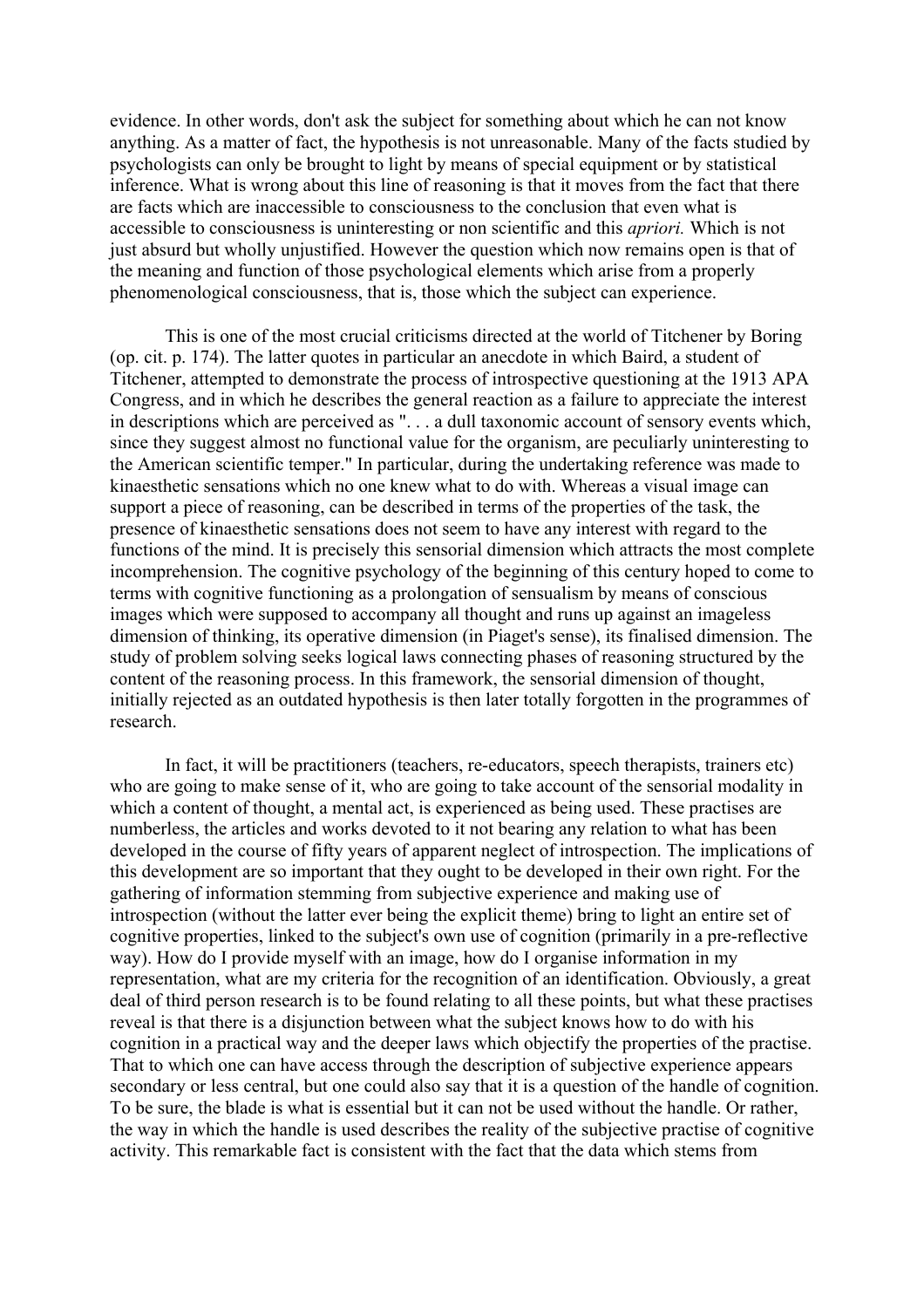introspection proves to be more directly relevant to occupations which form, re-educate, look after, improve the activities in question.

 What makes sense of the information stemming from introspection is to be found in practises, in as much as it is the latter which bring to light their functionality, their relevance. From the other side, the practises of psychotherapists, of re-educators, of trainers employ know-how which is built up in a pragmatic fashion on the basis of the professional practise itself and aside from the university programmes of research in cognitive science which seem to have been left behind.

 In the first place, introspection seems, to the researchers of the beginning of the century, to be the only viable methodological approach; but then it was only retained at best as an auxiliary procedure or only employed on condition that no mention should be made of it and that reference should simply be made to its product in the form of verbalisation. It seems to me that subjective experience is now taken account of in such a way as to open up a new programme which is no longer to be thought of as simply complementary to research in the third person but also as establishing a level of analysis which could be supported by a phenomenological psychology.

## **4 - Improving introspection?**

Have we improved the methodology of introspection since Maine de Biran? If none of the criticisms which have been formulated have proved decisive then how could the practise of introspection be improved?

We can try to reply to these questions by envisaging introspection successively:

- as the source of empirical data,
- as an epistemological, ethical and practical question,
- as an act.

## **Introspection as a source of empirical data**

As a source of empirical data, introspection furnishes descriptive verbalisation in the second person of what can appear to the subject, within the limits of what has already been brought to conscious awareness or of what could be brought to conscious awareness. In this respect introspection presents no greater problem than any other source of data or, what comes down to the same thing, just as great a problem. No more than with any other source of data, no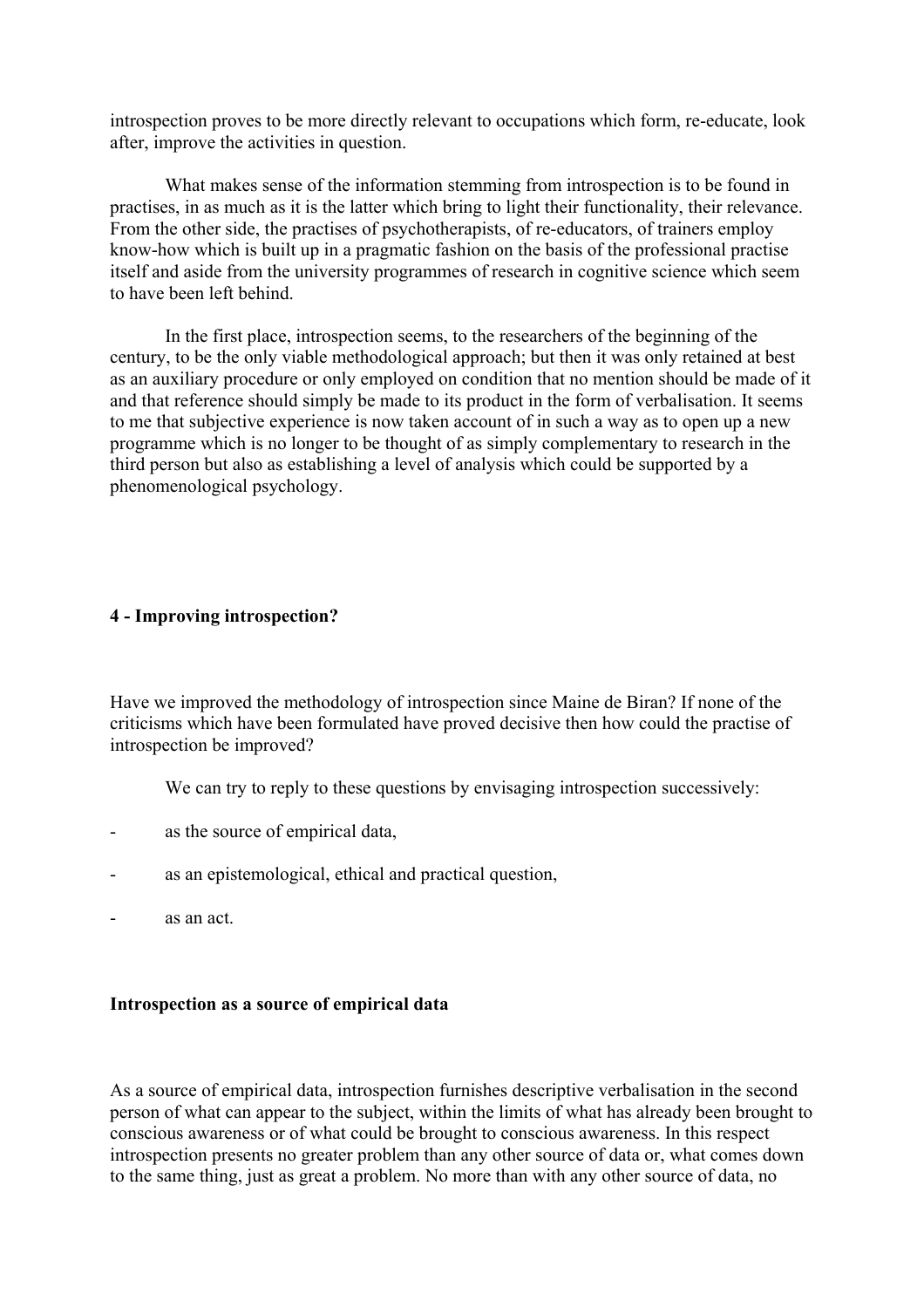claim is made on behalf of these verbalisations being true a priori. The fact that it is the subject who verbalises his own experience does not render it any more certain a priori. Just as much as any other source of data, introspective data has to be subject to critical evaluation and, more particularly, inserted into a framework of research which makes it possible for it to be correlated with other sets of data obtained independently (traces, observable data, time). The play of experimental variables as well as the sampling choice will play their usual role whether this be on the plane of experience or upon that of observation (Vermersch 1983). There is nothing new about this point of view. One finds it regularly expressed by authors who do not understand the relentless criticism to which introspection has been subject (Radford 1974, for example). Piaget, in his polemical work of 1968 which targets philosophical psychology, has this to say:

> "On the other hand the problem of introspection remains over and it is on this point that we touch upon the essential difference between scientific psychology and philosophy.  $\ldots$  p. 168

Even if it uses introspection, scientific psychology looks for controls, which means that we are not talking about objectivism, since consciousness is involved, but of objectivity." p. 192

Besides, with scientifically minded psychologists, this point if view had already been adopted from the beginning of the 20th century, as I tried to show above with reference to the world of the Wurzburg school, of Binet, of Titchener and his students. Improvement has been confused with the general evolution of research methodology, even if we are still waiting for ways of dealing with the data of verbalisation which would facilitate its exploitation. (Ericsson and Simon 1984, 1993).

#### **Introspection as an epistemological question.**

If psychology certainly enjoys the dubious privilege of working with a double faced object , since it is one of those disciplines which has the subject as its object of study, the question of drawing the line between the first person point of view and a third person point of view which relies upon traces and upon observable evidence remains unresolved, even if, in the first place, it proved simpler to set it aside (what Piaget calls a type beta regulation which consists in trying to maintain an equilibrium by ignoring the source of perturbation). The effort to ignore first person data has meant that we are very far from having developed the competence and experimental experience needed to develop a rigourous methodology in the light of which researchers might have been formed. Now that psychology is certain of its status as a science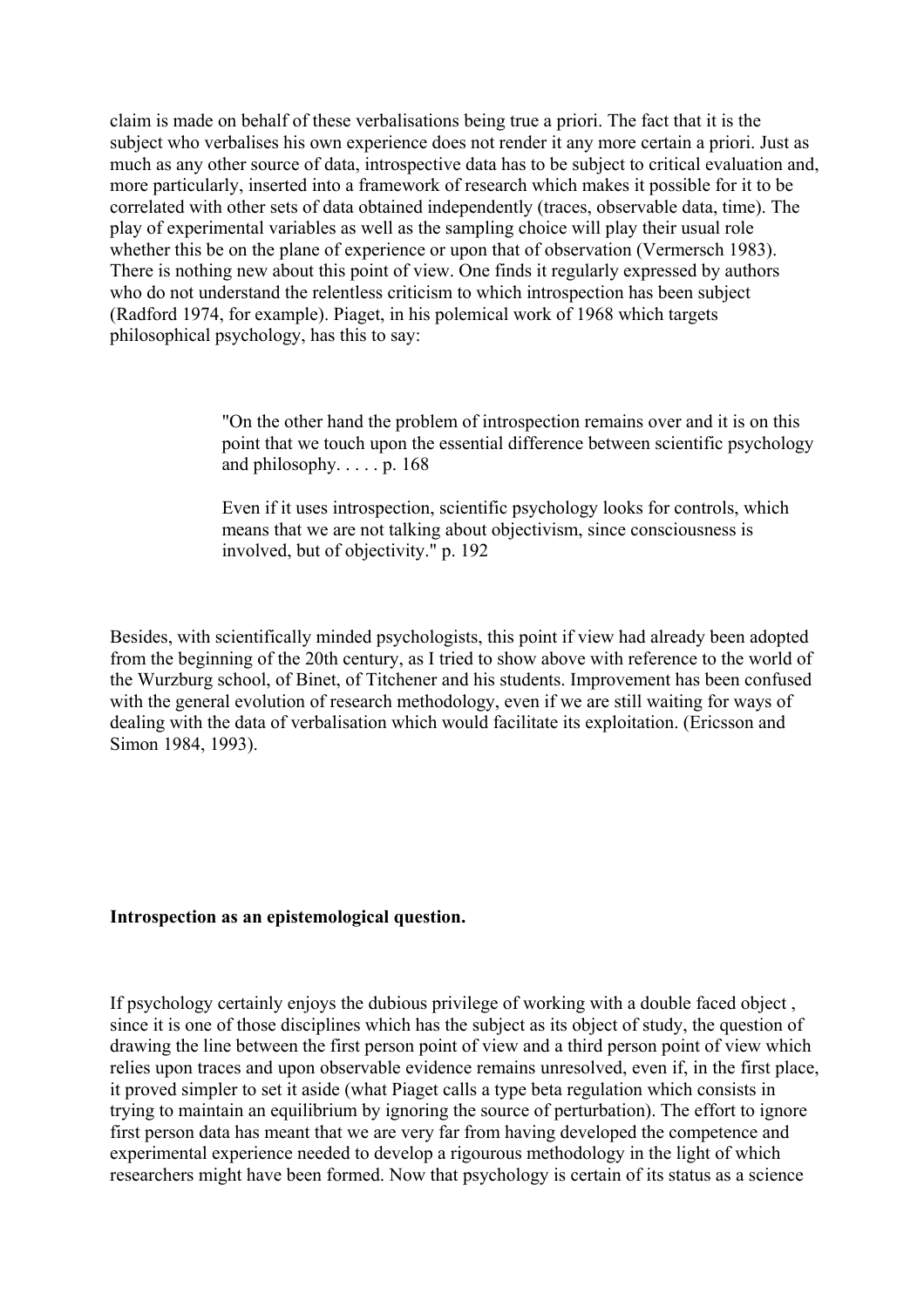in its own right, perhaps it might be possible to stop being frightened of introspection and to start shoring up the phenomenological point of view with a view to bringing it into relation with other sources of evidence. It seems rather obvious that, for example, the ever more refined data which is proceeding from neuro-imagery calls for more precise coordination with the description of subjective experience which the tasks and instructions are supposed to induce. As long as the comparisons relate to highly contrasting situations (visual perception versus visual imaging for example) averaging out allows one to obtain results where the residual variation can be set aside. But the whole history of research shows that, sooner or later, one has to refine the qualitative typology of the data furnished by the subject, if only tentatively, in order to be in a better position to integrate the inter and intra individual sources of variation. (Marquer & Pereira 1995).

 Over and above the epistemological aspect, several authors underline the ethical motive involved in taking account of subjective experience (Varela et al 1991, Howes 1991). How much longer can we afford to remain blind to this dimension? Are we not under some sort of obligation to add a truly scientific dimension to subjectivity ? For my part, I would want to add that what is also at stake is the need to coordinate the innumerable practises which make use of first person data (teaching, remedial action, re-education, training, coaching, therapy etc) with the present scientific vacuum which surrounds all those aspects of cognitive functioning which can only be apprehended at a phenomenological level.

## **Introspection as act.**

But these two points of view have done nothing more than clear the ground. If I were to stop here, I would be stuck in the position - unchanged from the beginning of the century - of one who talks around the topic introspection without ever tackling it as concrete praxis, that is to say, as a psychological act effectively put into operation by an individual subject. Here too however, it is necessary to distinguish different aspects of the problem, the first concerning introspection as reflexive activity, the second touching upon the verbalisation which follows thereupon.

#### Introspection and reflecting activity.

What does it mean to treat introspection as an act? We first have to get past a piece of specious reasoning. As if the very use of the word "act" exhausted all that could be said about it, one first encounters an obstacle well known now in teaching and in psychology, the implicit character of the procedural dimension. Describing an act structure requires that one describes its temporal unfolding at differentscales: the linkage between subordinate goals, the succession of stages and at the heart of each stage, elementary actions seen both as acts to be accomplished and as information-gathering acts, then the micro operations etc (Vermersch 1994).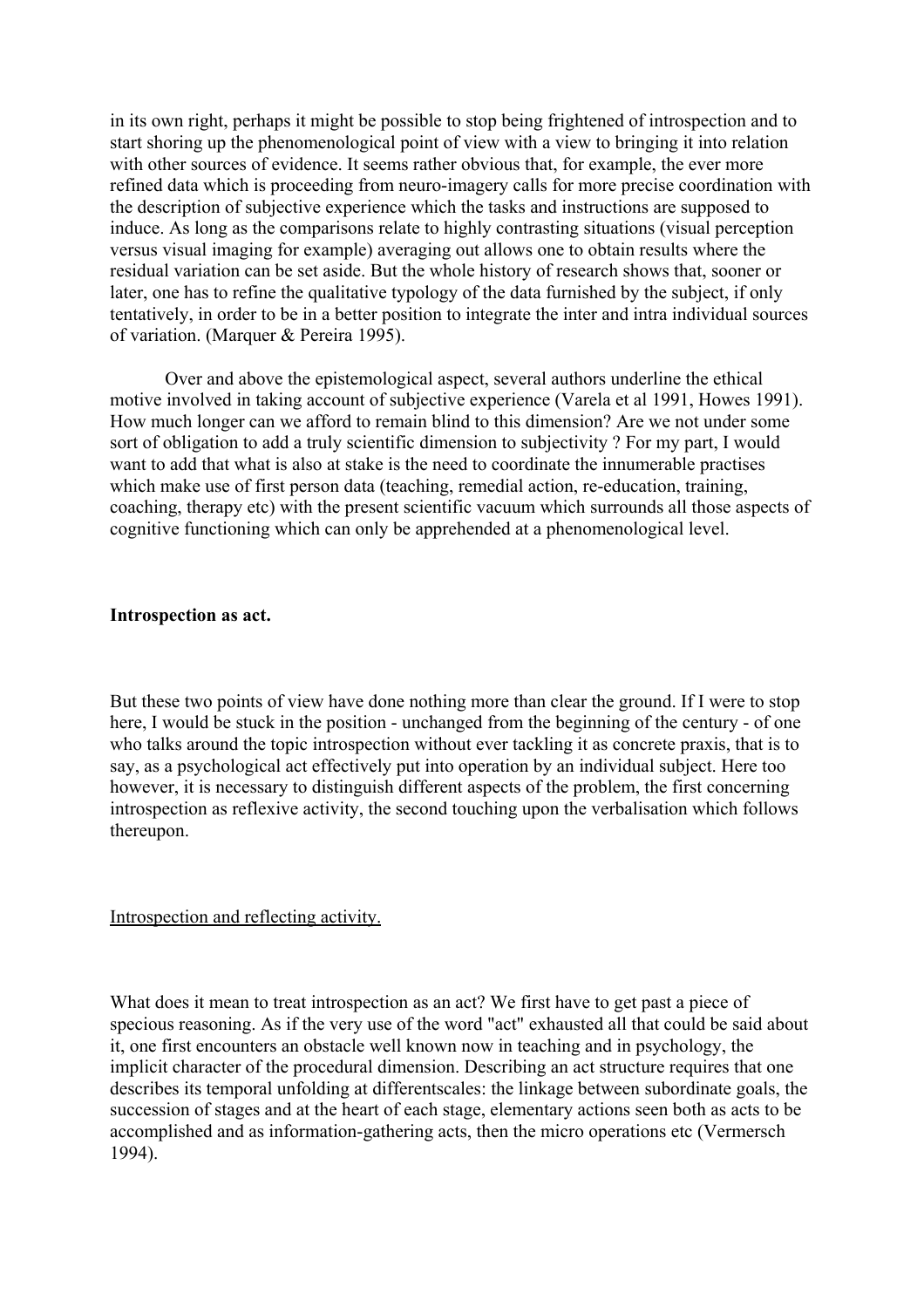But in order to work with such a description it is not only necessary to practise introspection (it is certainly necessary to refer to lived experience) but, in addition, it is necessary to take account of the act itself as a subjective experience or, in other words, to proceed in the direction of an introspection of the act of introspection, which had never been done before by psychologists practising introspection. Titchener alone (1912 b) posed a question with regard to the description of the practise of introspection - without giving any very satisfactory response.

> "Experimental introspection, we have said, is a procedure that can be formulated; the introspecting psychologist can tell what he does and how he does it." p. 500.

For after having reviewed the publications put out by the Wurzburg school, then his own and those of his students, he admits that his conclusions are meagre:

> "it is evident that this account is meagre; it is evident too that it contains an unsifted mixture of fact and theory, of exposition and evaluation." p. 506 op. cit.

and a little further on:

"one gets the impression, indeed, that the experimenters, or at least the earlier of them, took the introspective method for granted: they were setting a straightforward task, which the trained observer was competent to perform" op. cit. p. 507

In the final analysis the harvest proves disappointing, a fact whose significance he tries to reduce by pleading the novelty of this step and the need for improvement but which leaves entirely unanswered the question concerning the nature of introspective practise. In all the literature bearing on introspection I have not been able to find a position more clearly and lucidly expressed than that offered by Titchener. However, what he did not see in this article is that he was only exploiting second hand information. In all his citations the only thing that is taken account of is the third person discourse of experimenters. No reference is to be found to first person descriptions bearing on the practise of introspection. What is missing is a recognition of what has to be done to bring to fruition a first person study of the act of introspection, that is, to use as an instrument what one hoped to study by bringing into play a supplementary stage which philosophers call "meta-reflection" (Misrahi 1997).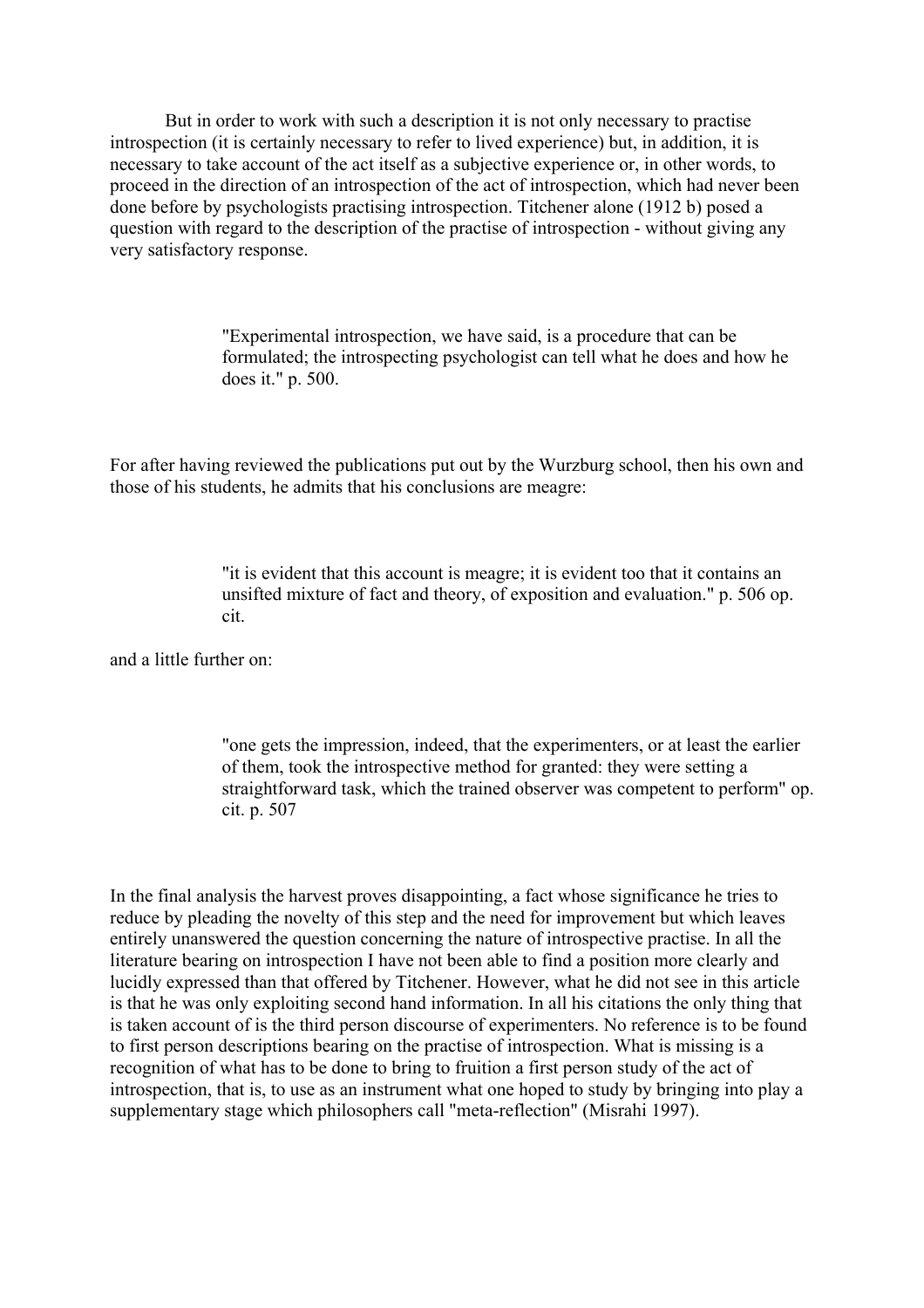Let us try to clarify the framework which might allow us to throw light upon the act of introspection.

 Consider the diagram below: at time t1 the subject carries out a task. He lives through something and this lived experience constitutes an initial point of reference (L 1) with reference to what follows. In the context of his research work, the subject, alone or with a mediator, tries to describe his lived experience L 1. In the course of doing this he lives through another lived experience L 2, which enables him to gain access to L 1 and to describe what he thereby becomes conscious of.

(insert here diagram of lived experience)

 Let us note in passing that this movement directed retrospectively at L 1 requires a first reduction in the phenomenological sense of that word, so a mode of givenness which transforms the act which I accomplish in a natural and transparent way (give me the image of a word for which I look for the spelling for instance) into an object for my attention. In order for there to be a givenness of the act by means of which I bring to mind the visual image of a word, there has first to be a break in the way things are given.

 Now, in order to know in what the act of introspection consists, my attention has to be directed at L 2. and the focus of the problem has been shifted. For in order to know how I gain access to L 1 with a view to becoming conscious of it and describing it (which is the whole point of carrying through L 2), I have to bring about a new reduction/mode of givenness which, in a later time t3 is directed at the act of introspection carried out at L 2. The content of L 2 is the past lived experience L 1, while the content of L 3 is the past accomplishment of that I did in L 2. There has to be have been an act of the kind which has come about in L 2 in order for L 3 to be carried through. In other words, one must first have practised introspection (in time L 2) in order to make of it an object of study and so to practise an introspection of an introspection. This had quite simply never been done in the context of scientific research !

 To get a better idea of the practise of introspection one certainly has to practise it (which seems to have escaped the attention of numerous commentators). Three elements have to be taken account of: the time of meta-reflection, the description of the act, the originality of the reflective activity.

 Access to the time in which the introspection is practised (L 2) and its description are the essential condition for a comprehension of its realisation.

 But just as essential is the use of the act category. For this is the condition without which it becomes impossible to dissociate, in the description, between the content of the activity (in other words the theme, for example, the word whose image I am looking for), and the act by means of which this image is given. The absence of this distinction between content and act seems to me to lie at the root of many of the difficulties experienced by psychologists at the start of this century, restricting them to descriptions in terms of the mental state or the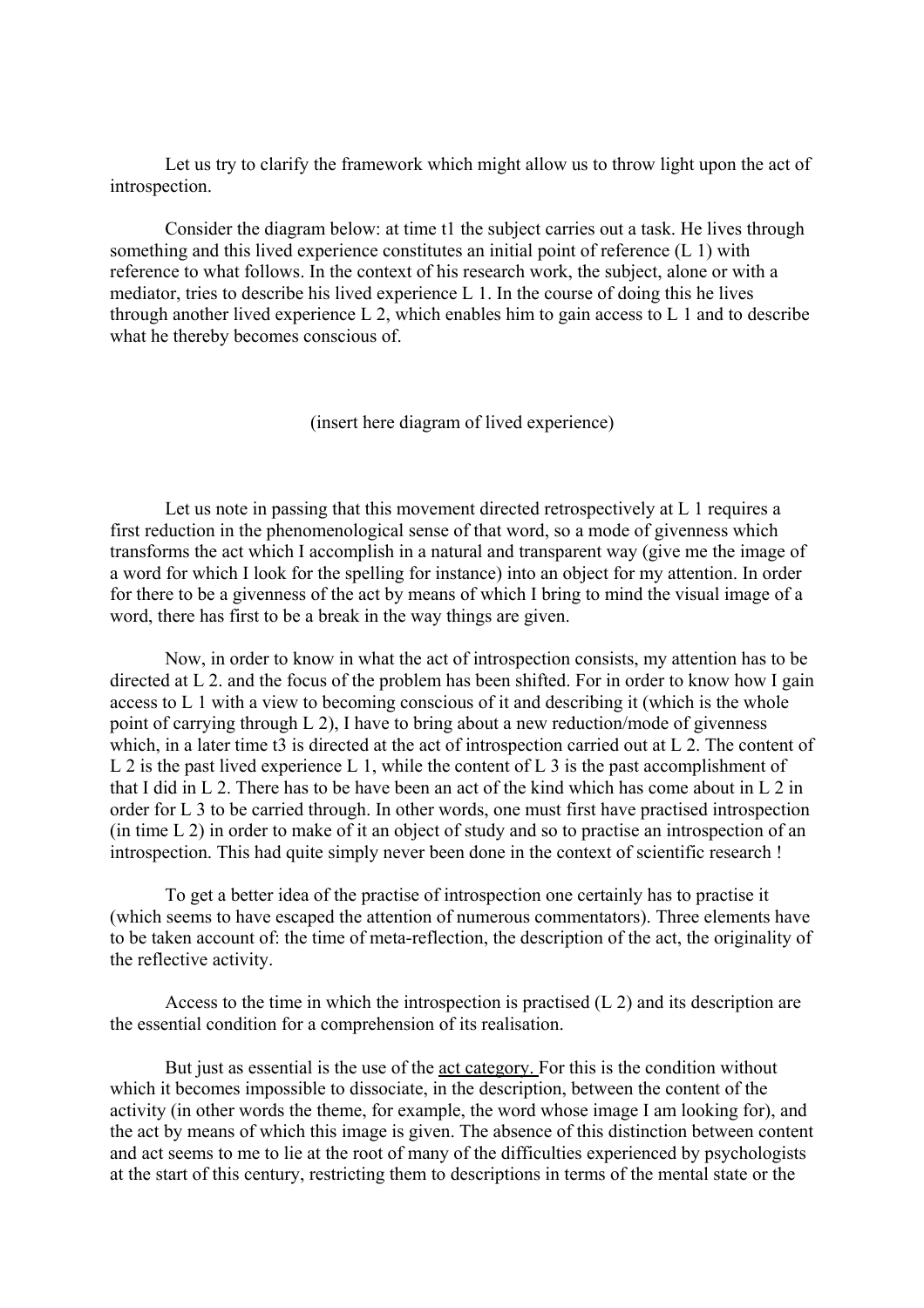image and neglecting the temporal unfolding which guides the organisation of any precise description of an activity.

 With the distinction between the different lived experiences L 1, L 2, L 3, and that distinguishing content and act, we have only succeeded in bringing to light the framework necessary for grasping introspection as the effectuation of an act; but the act itself still has to be described.

 In trying to do this, the first result one obtains is a feeling of poverty, of indigence, of the platitudinous character of the description which comes at the very beginning. What is easy to describe (though still at a global and highly synthetic level) is the content of the act, what it relates to. On the other hand, apprehension of the temporal unfolding is gappy and highly limited. In retrospect, Titchener's complaints about the meagre harvest regarding the practise of introspection seem to be justified and Lyons seems to be right when, in attempting to reproduce the research of one of Titchener's students , Okabe (1910), he concludes that the experiment came to an end before it had even started since the students had nothing to describe. In truth, this initial poverty is only the typical symptom of reflecting activity, that is, of a cognitive activity undertaken with a view to developing conscious awareness, therefore, to relate to something which has not yet become the object of conscious awareness. In the second place, a more or less durable vacuum is experienced. By contrast to rapidly developed reflected activity (the content has already been brought to consciousness, at worst it is momentarily pre-conscious) reflecting activity is a constituting activity, it creates new data on the representational plane (if one follows here the principle underlying Piaget's model of becoming conscious (1974) which begins with a stage of reflectivity) and this creation takes time. The principal obstacle is that the subject who relies upon what he can have access to most easily and most rapidly, that is, reflected consciousness, is then convinced that he knows that he knows nothing or at best a few banal generalities. The practise of introspection, therefore of reflecting activity, shows that the filling in" takes place by stages and in accordance with a rhythm which is different from that of reflected activity and that certain conditions are necessary: suspension of the familiar activity making way for a momentary vacuum so that a new fulfilment can be effectuated, access to the lived experience which serves as a point of reference in line with a genuine presentification of the past situation (whose criterion is the presence of sensorial impressions resulting from the reliving of the experience). It lies outside the confines of this article to enter into a detailed description of this reflecting activity, but what seems to me both essential and novel is to have brought to light an initial difficulty surrounding any attempt to carry out an act of intentional introspection (aimed at producing a detailed description), a difficulty which has not been seen, still less studied, but which can now be surmounted.

 In order to improve introspection we have to invent ways of getting past the difficulty connected with the means of access. Two ways forward are possible, both of which presuppose mediation as also an apprenticeship, followed by the period needed to develop practical expertise. But this expertise can be developed either by the subject himself in the course of his own self-observation or by the mediator responsible for conducting the interview.

1/ This expertise can be acquired by the one practising the introspection. This was the path adopted from the beginning of the century by Wundt or Titchener both of whom insisted (although in a very different way) on the need to form "observers", to subject them to a long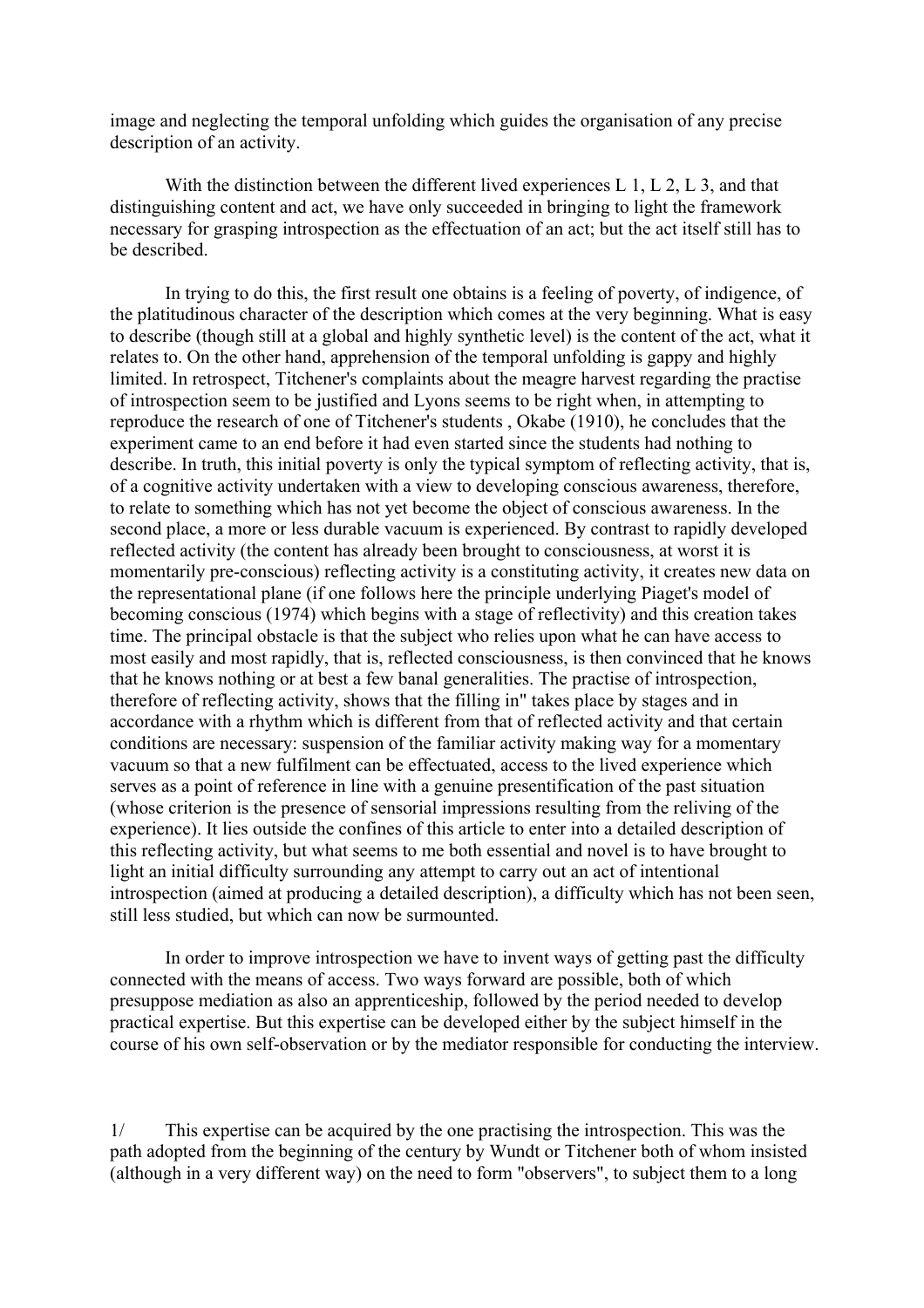training until they had become reliable in regard to what they described. Hence, this expertise was not verified with reference to the practise of gaining access to subjective experience (the meta-reflective dimension) but with reference to the calibration of the results obtained by verbalisation. A completely different way of proceeding is operative in the formation of a meditator who learns to stabilize his attention and to distinguish objects of observation which did not stand out at first in and through an accompanied practise. The main difference with psychologists was the latter were not themselves very competent and were quite incapable of giving advice on the development of the practise itself, while contemplative practises have enjoyed centuries of training and have developed sophisticated teaching skills. Unfortunately, this solution requires a lot of training time and so only a limited number of students can be prepared for research in this way. It also brings with it the disadvantage of limiting the sample still further in the case of specialised activities (for instance, if I have to combine this sampling criterion with the learning of scores by pianists). By contrast, for certain research themes it might be necessary to count on the expertise of such subjects to the extent that they would be the only ones capable of gaining access to certain objects of research, for example, those of short duration or which require high levels of discrimination.

2/ It is also worth thinking about second person methodology based upon a mediator whose aim is to help in the unfolding of the internal act making possible access to the lived experience which features as the point of reference and then to guide the process of verbalisation. In this case, the expertise relative to the act of introspection is borne primarily by the one who accompanies the process and indeed makes up one of the dimensions of of an interviewing technique. This is what I have chosen to develop by clarifying interview techniques (Vermersch 1994). My source of inspiration has been contemporary psychotherapeutic practises which regularly make use of introspection to gain access to traumatic events by reliving them. But the past does not have to have been traumatic in order to be presentified. Nor does one have to be a therapist, or even to be in a psychotherapeutic situation, to guide someone towards the reliving of a past moment ! The advantage of this solution is that it is not necessary to require in advance that the subject possesses any personal expertise with regard to introspection and so one can easily gather second person data with a view to extending the sample or as we are wont to do in our present research, with a view to taking account of all the subjects belong to the population in question. However, not every observable object can be rendered accessible in this way. To gain access to objects of very short duration or whose observation requires a high level of discrimination an interview may not offer the requisite mediation.

 It seems to me that both these two paths, that of mediation and that of expertise relative to gaining access to subjective experience have to be retained and employed in a complementary manner, depending of course upon the particular programme of research.

The work of meta-reflection shows that the development of introspection presupposes the controlled employment of reflecting activity as the condition of conscious apprehension of lived experience which otherwise remains largely pre-reflective. In other words there is a field of potential information which does no simply bear upon first person facts relating to subjective experience but, in addition, the greater part of this data is only accessible in the context of a consciousness which is retrospectively directed. Indeed, this is the real meaning of reflecting activity. Most of the research has been guideed by the idea that it was enough to ask the subject for a description in order to obtain one or at least to put certain questions to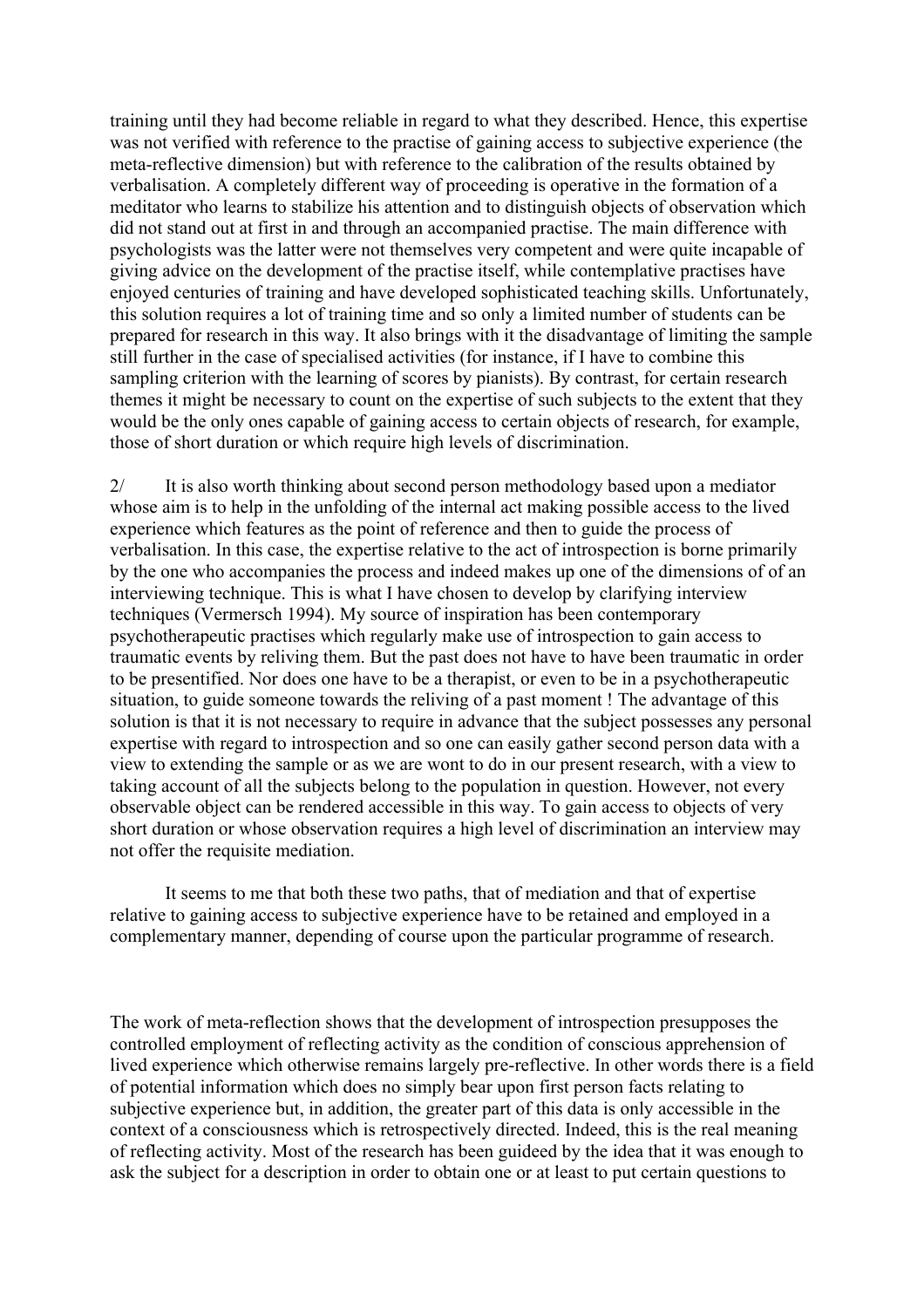him in order to have his answers. Simply adopting this approach is enough to see that things don't work like this. If the subject wants to be able to produce a description he first has to presentify the lived experience which serves as the point of reference and to suspend his usual way of doing things in order that what previously only existed "in act" (therefore in a prereflective way) now appears as object. This is the difficulty, or even the condition, which makes mediation or an apprenticeship necessary.

## **Introspection and Verbalisation.**

But the reflecting activity which characterises introspection in its way of relation to prereflective lived experience is of interest for our research only to the extent that it creates data, only that is, to the extent that the subject verbalises which appears to him. Since verbalisation is not the whole of introspection but only one facet of it the quality of this verbalisation is what matters, that is, is precision ( the density of the description), its completeness relation to a particular object of research, its character as a description - which should minimise the element of interpretation.

 To set out deliberately to obtain verbalisations meeting these qualities only seems to me to be possible on condition that mediation is employed, that is, an interview technique. This decision is not at all obvious. With regard to the collection of verbalisation data relative to the study of problem solving, for example, the use of an expert interviewing technique has hardly ever been envisaged. The intersubjective exchange can be summed up as a matter of finishing verbalisation instructions and of offering encouragement (Ericsson and Simon 1983). This choice had already been discussed at the beginning of the century but since the very concept of an interview technique did not exist then it finished up as a debate about the interest of posing questions of formulating follow-up strategies. Titchener (1912 p. 506) came down strongly against such procedures, so the Wurzburg school researchers were divided on this issue. The great fear, and perfectly relevant one, was and still is that of inducing the content of the replies by the formulation of question and so to run the risk eliminating spontaneous expression or prompting the replies. However, some progress has been made in interviewing techniques since the 1900s. Innumerable therapeutic techniques have devoted to promoting careful attention of what is said, to improving he prompts, a technical progress which seems to have entirely ignored by cognitive research. Not only is it possible to not to pose closed questions or to pose questions in the form of alternatives which bring, by their very formulation, more information than they are supposed to be gathering. Much is gained by replacing the questions: "Did you begin by looking at the drawing?" or "Did you look at the drawing or did you read the instructions?" with the question : "What did you begin with?" not only because the latter formulation is open ended but because it is at one and the same time both open (it makes no suggestion as to what has taken place) and structurally focused since this formulation directs attention to an relatively well defined and identifiable moment (the beginning) unlike a question such as: "what do you think of what you have done" which is also open but oriented more towards the production of a judgment or a commentary than towards a descriptive verbalisation of the lived experience. This is not the place to enter into the detail of all the techniques allowing one to produce questions which are both precise and which do no induce specific responses, nor to review all the theoretical grids allowing one to recuperate what is implicit in what is said with a view to pressing for information which one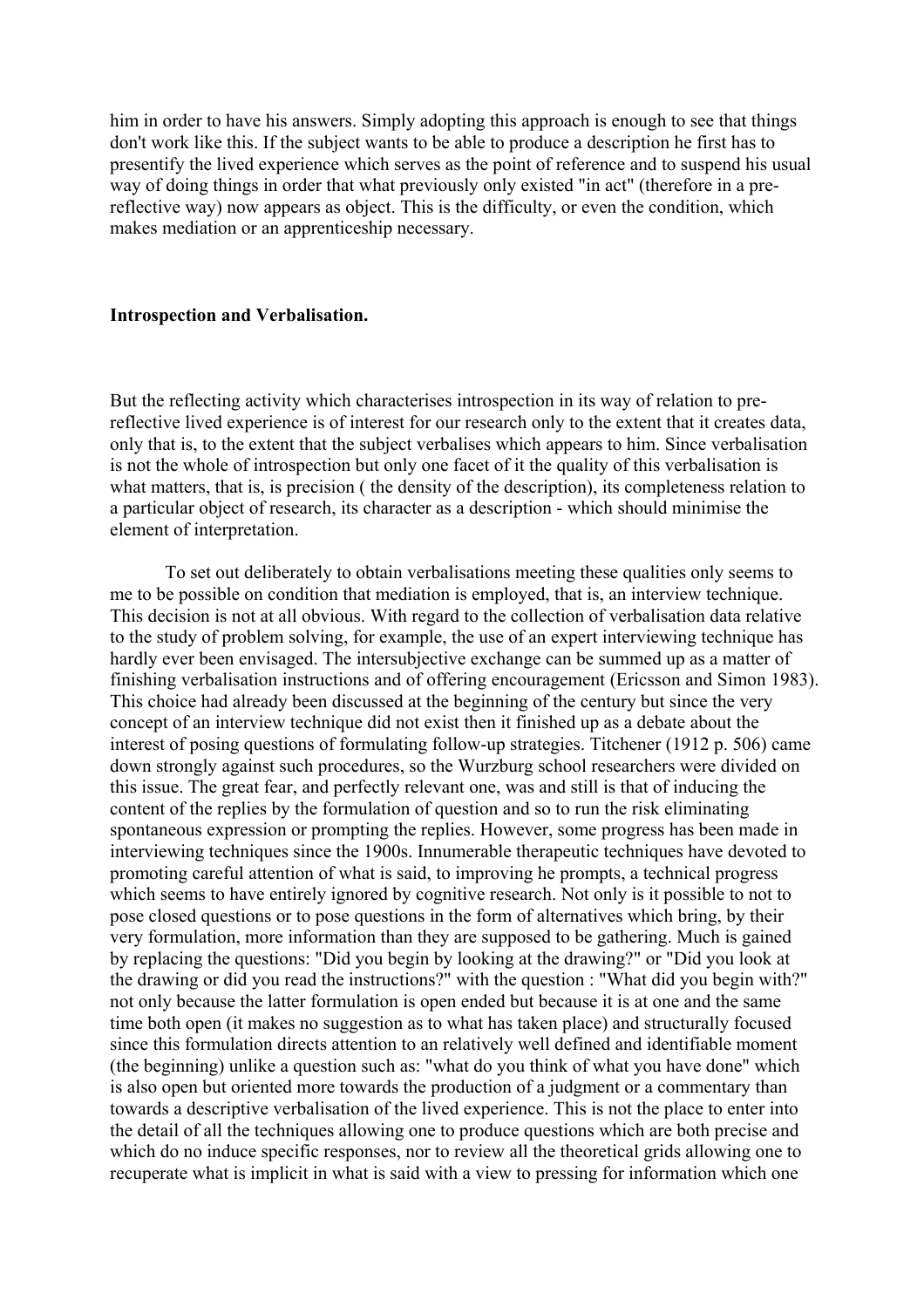sees has not yet been formulated. But a more adequate exploitation of introspection depends on techniques such as these, techniques which I have presented elsewhere.

I am very much in favour of apprenticeship and the use of interviewing techniques. What are my arguments?

## *- the subject expresses more than his project requires him to communicate.*

This claim already seems to me to require a witness who collects and notes indications which are non verbal, para-verbal and epi-verbal. A video recorder could provide all this information. But it is not the camera which, having recorded some gesture accompanying the verbal expression, is going to draw the attention of the subject to this gesture which expresses more or something other than, the words used and so prompts further clarification. The subject itself is not capable of exploiting these signals since he is no conscious of them. To be sure we must not fantasize the existence of an observer capable of knowing everything the other is trying to say, but simply that of a companion attentive to what is being expressed across what is said and who utilises these signals to redirect the subject with a view to getting him to explain what he expresses but does not formulate.

# *- The subject verbalises less by himself that he would have done with a mediator.*

This second claim might appear to be in contradiction with the first. But this is not the case inasmuch as it does not bear on the same issue. In the first case, the subject provides - in non conscious fashion - more information than what he thinks he has given and the presence of an interviewer makes it possible to prompt him with regard to what has been shown but not named, in the second case sand with reference to what the subject intends to formulate, it is possible to carry him along further than he is capable of going by himself. And this for several reasons:

\* As soon as there is a need for delay, for an inhibition of the most immediate modes of response, the presence of a mediator facilitates the necessary suspension. In fact, putting something into words is done in accordance with the rhythm of what us disclosed, so preferable slowly, and external guidance can help the subject to take the time to become open to the appropriate form of expression. Gaining access to subjective events of short duration or the descriptive dismantling of intermediary stages requires a slowing down, a temporal dilation of the moment which has just been lived, which can be facilitated by a guidance which transfers the attentions of the observer to the specifics of what he has just lived through rather than to the regulation of his mode of access. The interviewer can help to regulate the moments when he reflected knowledge takes over from the reflecting process (a little like in drawing when I draw a retangular table because I know it is rectangular even when what I see is trapezoid). Staying with the articulation in words of what appears is a delicate matter sand demands that one maintain a meta position with respect to what one verbalises. It can be done by oneself but not without a long apprenticeship and training.

\* The search for a precise description, its scheduling, are activities which are superimposed upon the simple fact of saying. This multiplies the risks that certain aspects remain implicit.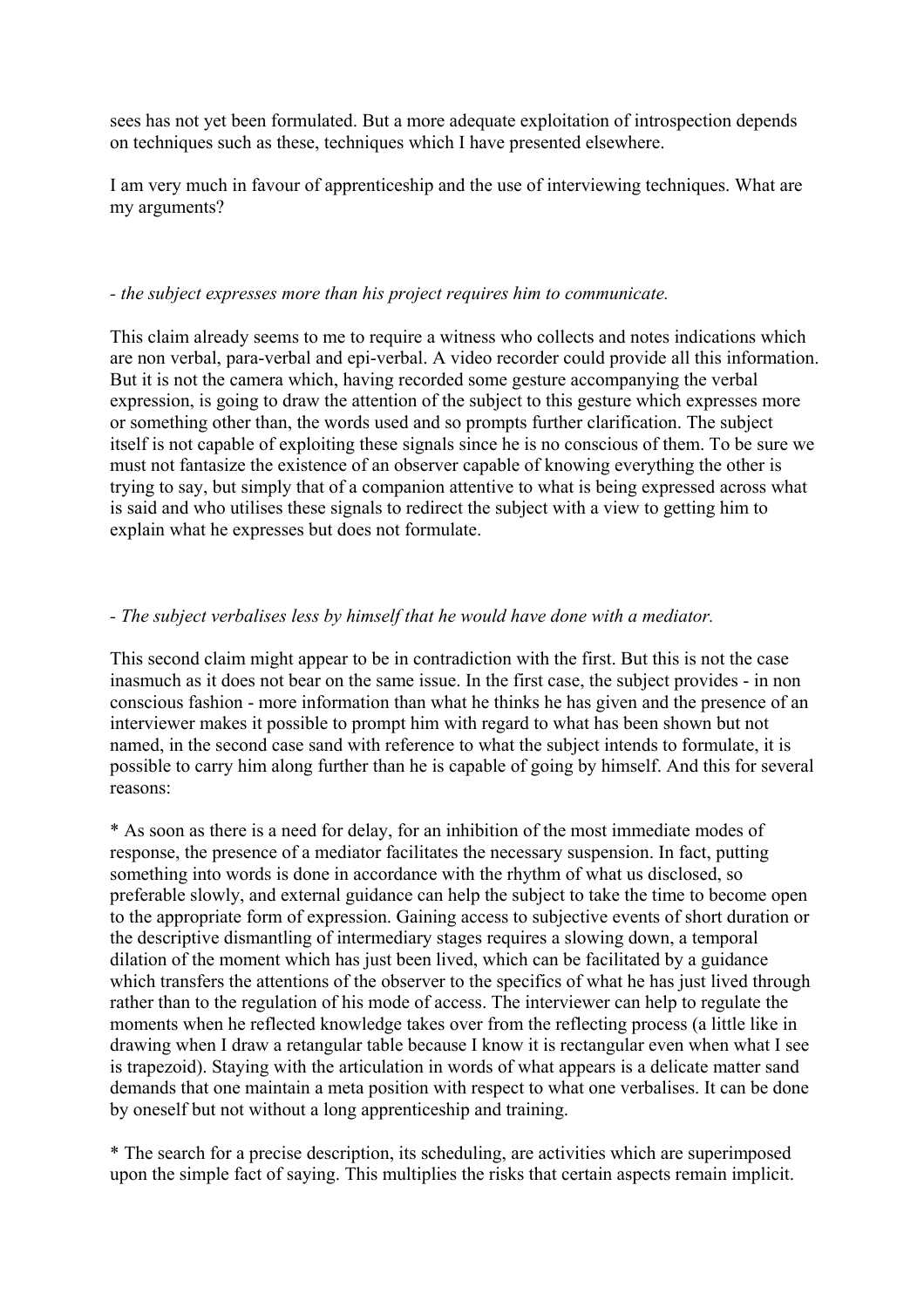The presence of someone capable of detecting the implications helps in the production of a more precise and complete description. Paying attention to the fragmentation of the description (Vermersch 1994) immediately alerts one to the global character of what is named and so makes it possible to follow the matter up by asking for a break-down of what is described.

\* The subject can also be induced to say more than he know if left to himself if he is prompted by questions which lead him to turn his attention to aspects of his lived experience for which he lacks the categories needed to make it possible for him to be aware of them. But again this guidance requires structuring.

It is not difficult to find arguments in favour of utilising the mediation of an interviewer but the limitations of the mediator himself may well present a problem. On the one hand, becoming an expert interviewer takes a long time and a lot of training is needed to master the techniques and to deploy them in the course of the exchange. On the other hand, whatever the level of his detachment he mediator is still bound by the limits of his culture, his preconceptions, his implicit blinkers, his unconscious projections. And it would be vain to suppose that it is even possible to throw off all these limitations. This affirmation can only bring us back to the double necessity of intersubjective regulation and of cross-referencing verbalisation data against alternative sets of data such as traces or observable evidence.

## *Introspection and Description.*

Let us suppose that we have succeeded in perfecting this reflecting activity, let us suppose that the process of verbalisation goes off well thanks to an effective, precise and reliable interview technique, a fresh stratum of problems still awaits us, linked to the fact that verbalisation produces descriptive data.

 On the one hand, this implies that first person descriptive data are insufficient in themselves to generate a complete research, they are not sufficient in themselves to deliver causal explanations and must necessarily be integrated into a larger programme which takes in other data. Titchener certainly saw this difficulty (1912) even if his own work did not go very far towards solving it.

 But on the other hand, this only serves to emphasize the fact that we can not restrict introspection to descriptions and that therefore to ask the subject for something other than descriptions is to leave the field of introspection and to move in the direction of representations, towards naive theories of the subject. The goal of introspection is to gather factual descriptions not to expect the subject to become knowledge about his own subjective experience. In consequence, it seems completely out of order to ask the subject for explanations of what he did or to expect him to understand the causes of his behaviour (Nisbett and Wilson 1977). For we are now asking him for inferences, for theories and not for a description of what happened to him from his own particular standpoint. It is important no to confuse research into the views held by the subject, his spontaneous representations, his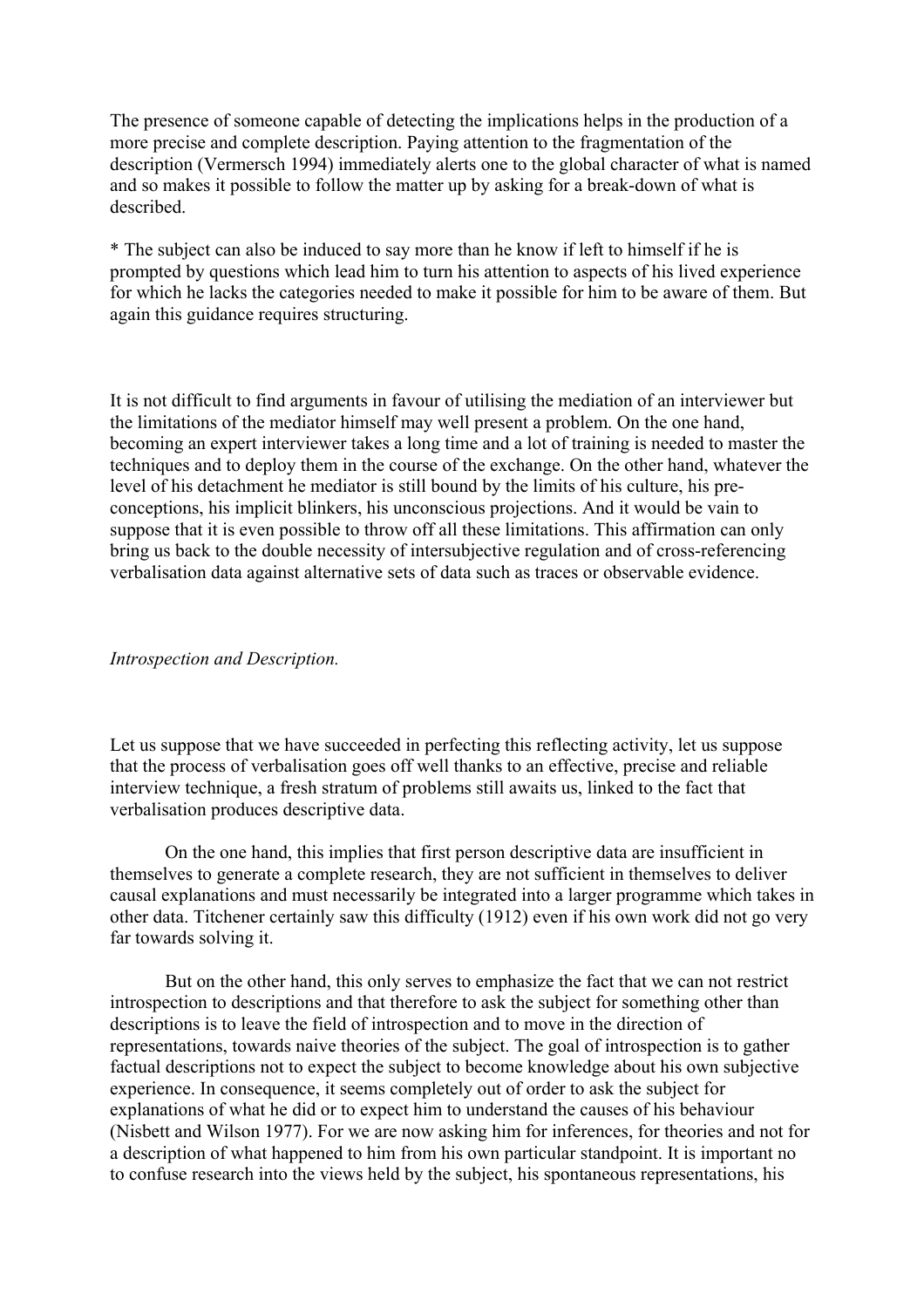explanations of the world and his cognitive functioning, on the one hand, and testimony regarding what happened in a particular moment of his lived experience, that is, experience lived out within the limits of what can be brought to conscious awareness and what he is capable of expressing, on the other. By the same token, the object of research, as it presents itself to the researcher who not very well undertake research into a causal connection or the evidence for a particular mechanism must not be confused with the object as it presents itself in the lived experience of subjects and with regard to which therefore the subject can only describe that he has lived through.

 However, it is obvious that one is not in control of what the subject is going to verbalise, even if one accompanies his activity in an expert manner ands precisely because one is interested in descriptions one does not, in the treatment of the data, give the same weight to description that one gives to commentary, judgment, the spontaneous expression of theories. But might well ask whether this precaution is not pointless to the extent that any expression in a natural language, even if it is intentionally descriptive, is upheld by a horizon of interpretations of which the subject is not conscious? This is a powerful objection and one that can not be evaded. But perhaps one can relativise its effects by relating them to different frames of reference: 1/ even while an interviews is going on one can easily construct a scale separating descriptive language (relative to our culture at this time) from what immediately appears as an interpretation, an abusive generalisation or the expression of a judgement rather than a fact. On this basis, it becomes possible to push towards a verbalisation which furnishes the more factual descriptive elements contained in a process of nomination or in an excessively global action verb. Contrary to Titchener's techniques aimed at forming students to verbalise only highly refined and basic descriptions, it is possible to collect every type of verbalisation and to make use of them as the point of departure for more appropriate descriptions. 2/ the gathering of second person data makes it possible to compare the variety of responses due to inter individual differences and so to bring to light the presuppositions of a particular description, and the result is the same when one compares one's own data with that obtained by other teams; 3/ finally, and to varying degrees, each passing year makes it possible to go back over the data previously registered and to take account of the presuppositions inherent in the doxa of that epoch.

The emphasis placed upon verbalisations and the need for an interview technique underscore the inter-subjective framework of second person research at the very moment in which access to lived experience (reflecting act) is sought and in which descriptive verbalisations of this experience is obtained. Cognitive psychology seems to have wanted to conceal the fact that this intersubjective dimension, linked to the mediation needed to accompany the subject in his effort to gain access to his own subjective experience and to thematise it, requires that the researcher should be trained not only in the "techniques" but also in developing the kind of personal relation without which the techniques can not be used effectively. Introspection requires that the "subject" of cognitive psychology be treated as a person and that, in consequence, the researcher should also be trained at this more personal level.

## **Conclusion**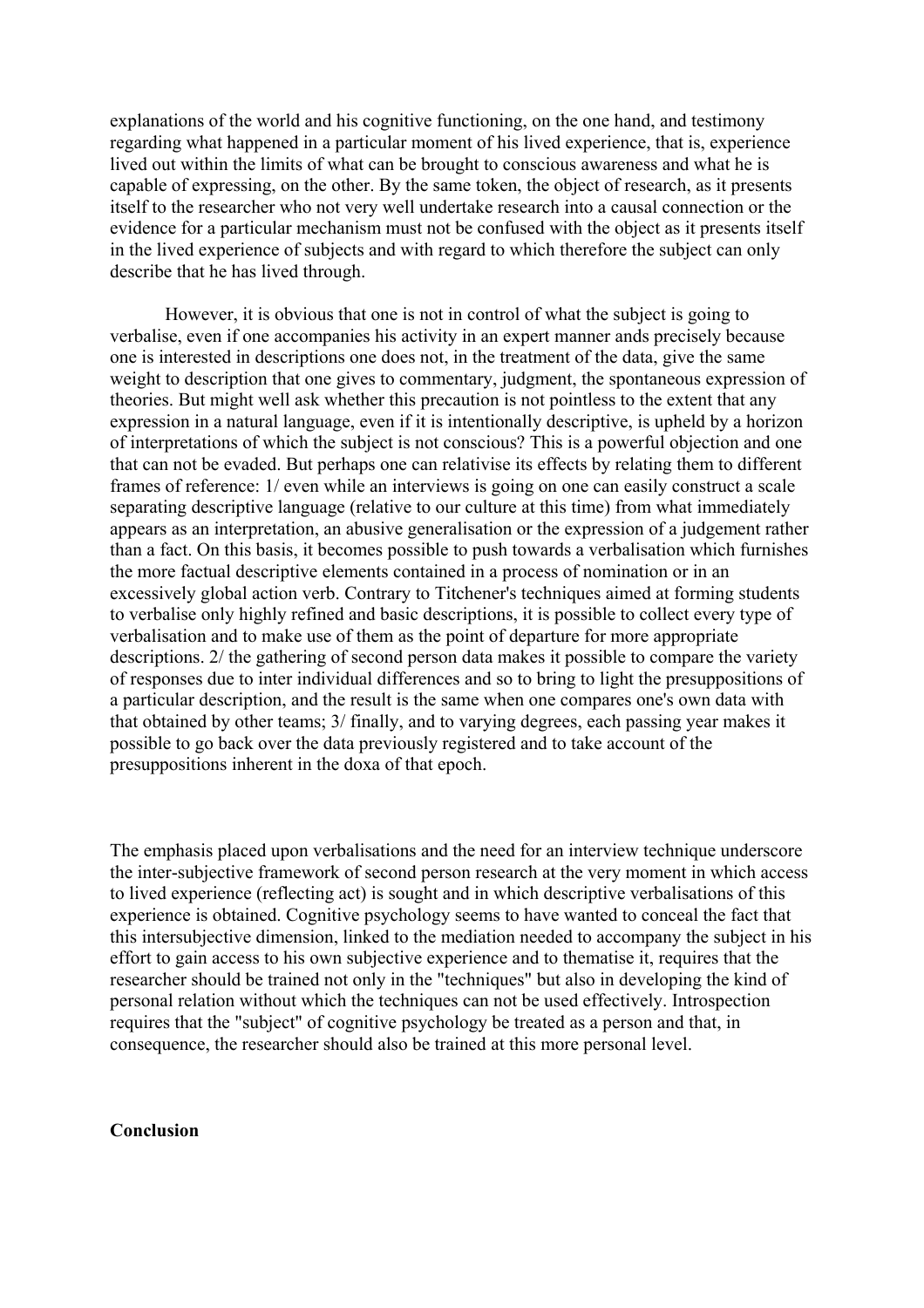What I have tried to do is to justify introspection as a practise, to take account of successive improvement in the procedure and even to propose a certain number myself. In attempting to do this I have had to ignore a great many problems, a great many authors. I have tried to lay out the general lines of a regulated methodology, one which can certainly be improved but only on condition that it is actually employed.

 Introspection is difficult; it is a technique; it demands an apprenticeship, requires the progressive development of a genuine expertise.

And worst of all, the technical side of introspection is concealed; it can be overlooked on account of the apparent ease with which it is possible to obtain at least some information about our states, our thoughts, our emotions, a facility which proves fallacious just as soon as one attempts to provide true descriptions and to gain access to subjective experience in a stable and precise fashion. But no more than looking at a garden gives on the ability to be a gardener or a botanist to be familiar contact with one's own states does not give us the competence of a phenomenologist or a psychologist. Piaget (1953 p. 282-286) was remarkable accurate when he pointed out that knowledge of the "internal" world is not given to us in a way essentially different from that of the world of objects. In both cases there is a construction on the basis of the interaction between the subject and the world, between the subject and himself.

 The first improvement in the use of introspection has been to pass from the first person point of view in which subject and observer can not be distinguished to a second person point of view where several subjects distinct from the researcher are studied. Today, I would add the rider that the researcher ought to have an in-depth personal experience of the practise of introspection, that he should have a real familiarity with the structure of his subjective experience relative to his object of research and in such a way as to be able to control his implicit projections upon the experience of others. This "rite of passage" imposes an obligation to work on verbalisations and, even more obviously, poses questions concerning techniques relative to their production, to their collection, to the ways in which one can help in developing these verbalisations which I think about, personally, in terms of interviewing techniques. The second improvement has been to control the framework, in other words, to define a task, to specify the instructions, to standardise the transitions, to gather complementary and independent traces. The third stage seems to me to rest on the development of the dimension of "meta-reflection", by applying introspection with a view to improving our understanding of it. This is what we are presently working at. The line of thought we are presently pursuing is that of learning to appreciate the originality and the importance of reflecting activity. Introspection is based upon this reflecting activity, but so is the phenomenological reduction as well as the intuitive acts analysed by C. Peugeot. On the one hand, this result is a way of showing how examining attentively the practise by means of which one gains access to subjective experience leads one to an important question with regard to consciousness envisaged as an explicit becoming conscious 'of. On the other hand, this reflecting activity brings to light another field of data. For we can no longer allow ourselves to be confined within the dichotomy sub-personal/ phenomenological consciousness but must be open to the possibility of interposing between these two a whole host of non conscious information (and not even at the level of reflected consciousness) but information which can nevertheless be brought to full conscious awareness. Becoming conscious and becoming capable of verbalisation presupposes a procedure, a suspension of one's habitual attitudes, a modification of the quest for information, a semantic suspension whereby the process of putting into words is subordinated to that of being open to experience. In short, a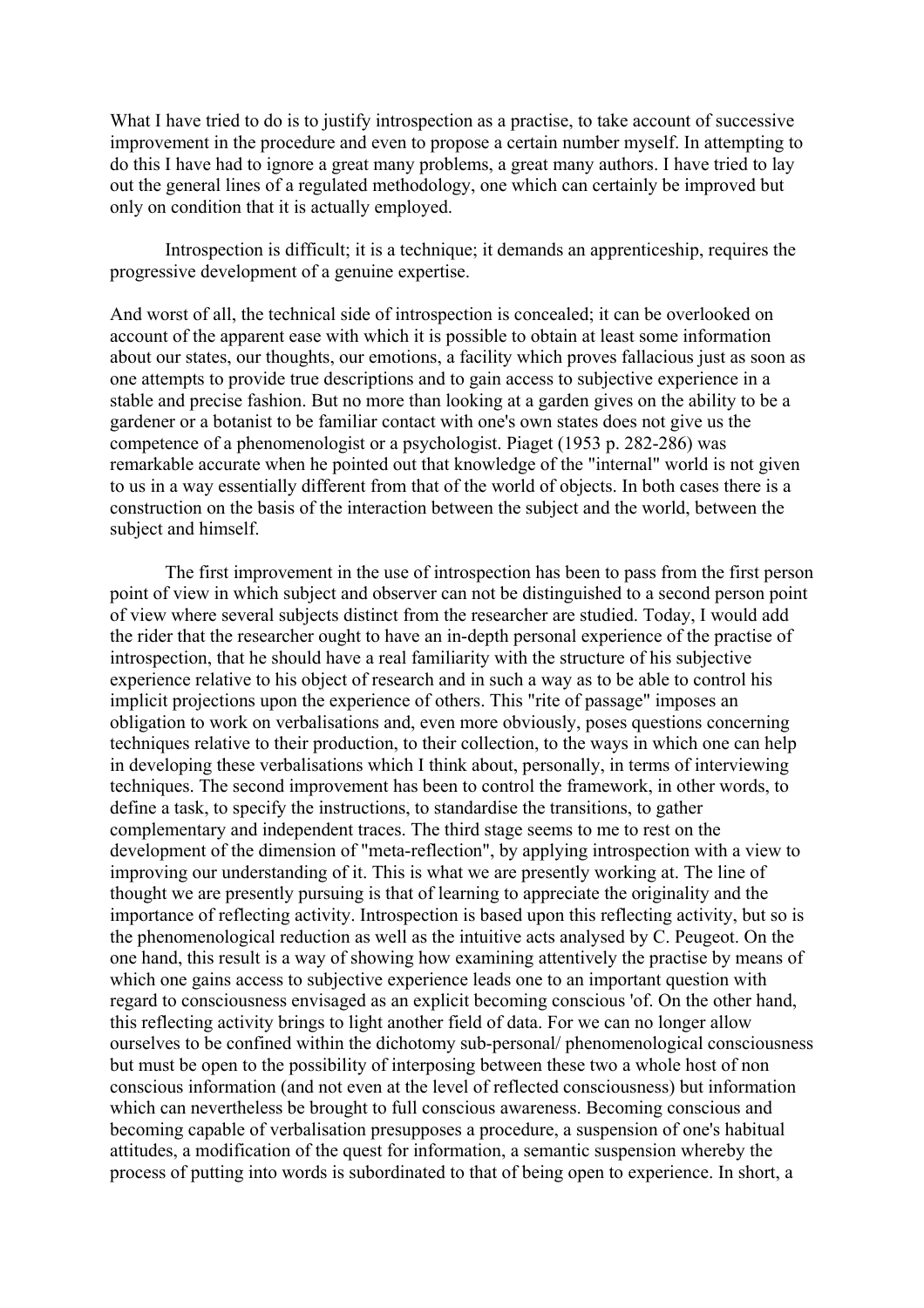process of guidance which is something other than a set of instructions. After all, subjective experience is certainly a fact of personal life. Perhaps we need a more refined theory and practise of intersubjectivity?

#### **Eléments de bibliographie :**

Alajouanine, T., and Lhermite, F., (1964), Essai d'introspection de l'aphasie : l'aphasie vue par les aphasiques. *Revue Neurologique*, 113, 609-621.

Augier, E., (1934), *Mécanismes et conscience*, (Paris, Alcan).

Avanzini, G. (1974), *A. Binet : écrits psychologiques et pédagogiques*, (Toulouse, Privat).

Bakan, D. (1954)A reconsideration of the problem of introspection. *Psychological Bulletin*, 51, 105-118.

Bem, D., (1967), Self-perception theory : an alternative explanation of cognitive dissonance phenomena. *Psychological Review*, 74, 183-200.

Binet, A. (1894) *Introduction à la psychologie expérimentale*, (Paris, Alcan).

Binet, A. (1903) *L'étude expérimentale de l'intelligence*, (Paris, Costes).

Bode, H. B. (1913), The method of introspection, *Journal of Philosophy*,10.

Boring, E.G. (1938), Titchener on meaning. *Psychological Review*, 45, 92-95.

Boring, E.G. (1953), A history of introspection, *Psychological Bulletin*, 50, 3, 169-189.

Brentano, F. (1944, 1874), *Psychologie du point de vue empirique*, (Paris, Aubier).

Burloud, A. (1927), *La pensée d'après les recherches expérimentales de Watt, Messer, Bühler*, (Paris, Alcan).

Burloud, A. (1927b), *La pensée conceptuelle*. (Paris, Alcan).

Burloud, A.,(1938), *Principes d'une psychologie des tendances*. (Paris, Alcan).

Cohen, A., (1984), Studying second language strategies : how do we get the information ? *Applied Linguistics*, 5, 101-112.

Claparède, E. (1933), Genèse de l'hypothèse, *Archives de Psychologie*, XXIV,93/94, 1-155.

Clarke, H.M., (1911), Conscious attitudes. *American Journal of Psychology*, 22, 214-249.

Comte, A. (1830, 1975), *Philosophie première. Cours de philosophie positive*, Leçons 1 à 45, (Paris, Hermann).

Danziger, K., (1980), The history of introspection reconsidered. *Journal of history of the behavioral sciences*, 16.

Denis, M. (1989) *Image et cognition*, (Paris, PUF).

Dodge, R. (1912), The theory and limitation of introspection. *American journal of Psychology*, 23, 214-229.

Dugas, L., (1911), L'introspection. *Revue Philosophique*, 72, 606-700.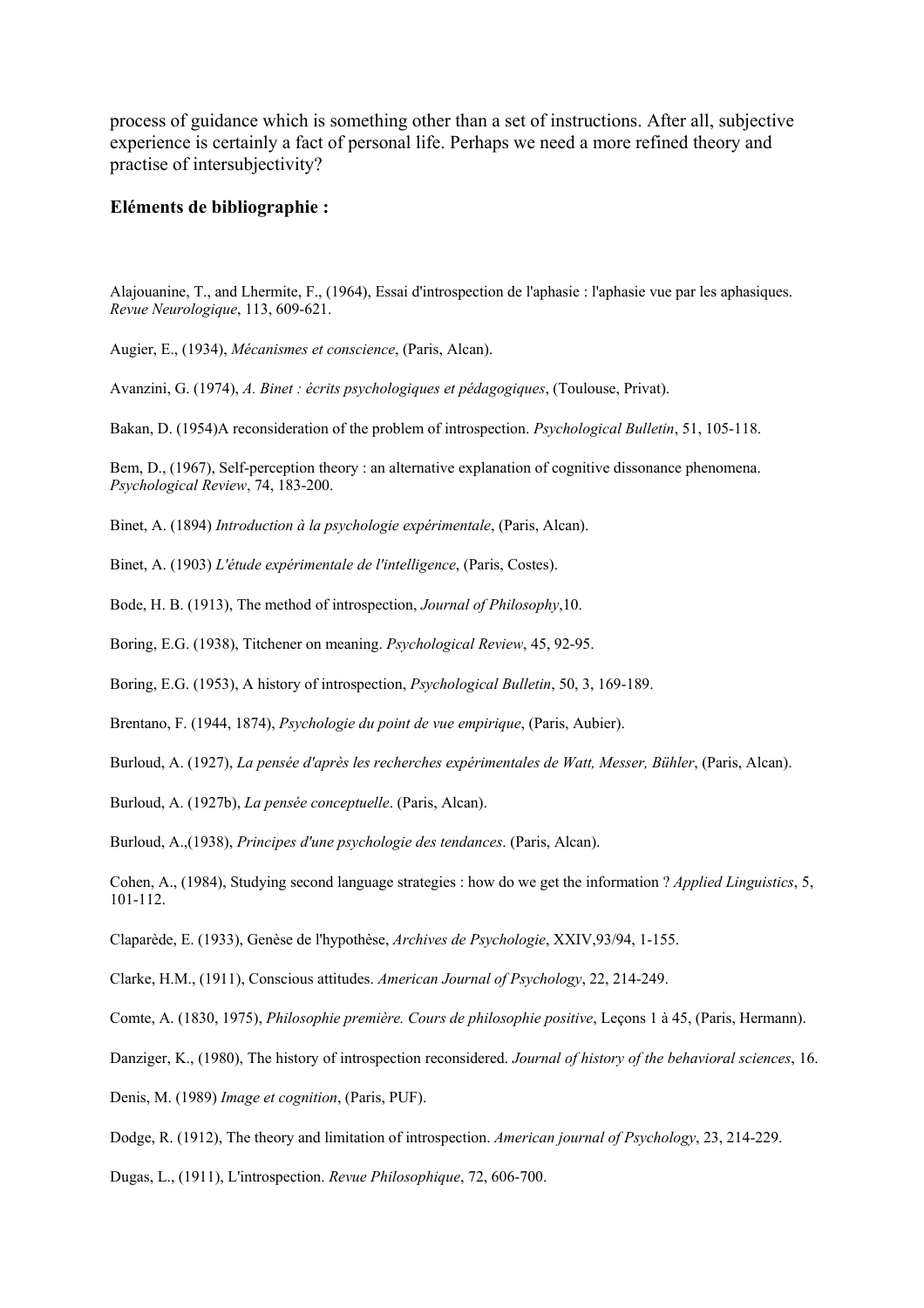Dumas, G. (1924), *Traité de psychologie*, deux tomes, (Paris( Alcan).

Ebbinghaus 1885, traduc 1964, d'après le J.Phenomenological Psychology, Giorgi 83

English, H.B. (1921), In aid of introspection, *American journal of psychology*, 32, 404-414.

Ericsson, K.A. and Simon, H.A. (1984, 1993), *Protocol Analysis, Verbal Protocols as data*, (Cambridge, MIT Press).

Ericsson, K.A. and Crutcher, RJ, (1991), Introspection and verbal reports on cognitive processes - Two approaches to the study of thinking : a response to Howe. *New ideas in psychology*, 9, 3, 57-71.

Færch, C. and Kasper, G. (eds), (1987), *Introspection in second language research*. (Philadelphia, Multilingual Matters Ltd).

Falk, A. (1975), Learning to report one's introspection, *Philosophy of science*, 42.

Fraisse, P., (1963), *L'évolution de la psychologie expérimentale,* p 6-84, in Fraisse P & Piaget J. Traité de Psychologie expérimentale tome I, (Paris, PUF).

Flanagan,O. (1992), *Consciousness Reconsidered*, (Cambridge, MIT Press).

Garanderie de la, A. (1989), *Défense et illustration de l'introspection*. (Paris, Centurion).

Garanderie de la, A. (1969), "*Schématisme et thématisme" Le dynamisme des structures inconscientes dans la psychologie d'A. Burloud*. (Louvain , Nauvelaert).

Geissler, L.R., (1909), The measurement of attention, *American journal of psychology,* 20, 437-529.

Gould, S.J., (1993), Researcher introspection as a method in consumer research : applications, issues, and implications. *Journal of Consumer Research*, 21,719-722.

Guillaume, P. (1948, 1932), *Manuel de psychologie*, (Paris, PUF).

Hayes, S.P., (1906), A study of the affective qualities. *American journal of psychology*, 17, 358-393.

Hixon, J.G. and Swann W.B. jr, (1993), When does introspection bear fruit ? Self-réflexion, self-insight, and interpersonnal choices. *Journal of Personnality and Social Psycholoy*, 64, 35-43.

Howe, R.B.K. (1991), Introspection a reassessment, *New ideas in psychology*, 9, 1, 25-44.

Howe, R.B.K. (1991), Reassessing Introspection : a reply to Natsoulas, Lyons, and Ericsson and Crutcher, *New ideas in psychology*, 9, 3, 383-394.

Humphrey, G. (1951), *Thinking, an introduction to its experimental psychology*, (London, Methuen).

Jacobson, E., (1911), On meaning and understanding. *American journal of psychology*, 22, 553-577.

James, W. (1890), *The Principles of Psychology*, 2 vol, (London, McMillan).

Kirk, R., (1971), Armstrong analogue of introspection. *Philosophical Quaterly*, 21, 158-162.

Kostyleff, N., (1910), Les travaux de l'école de Wurzbourg : contribution à l'étude objective de la pensée. *Revue Philosophique*, 70, 554-580.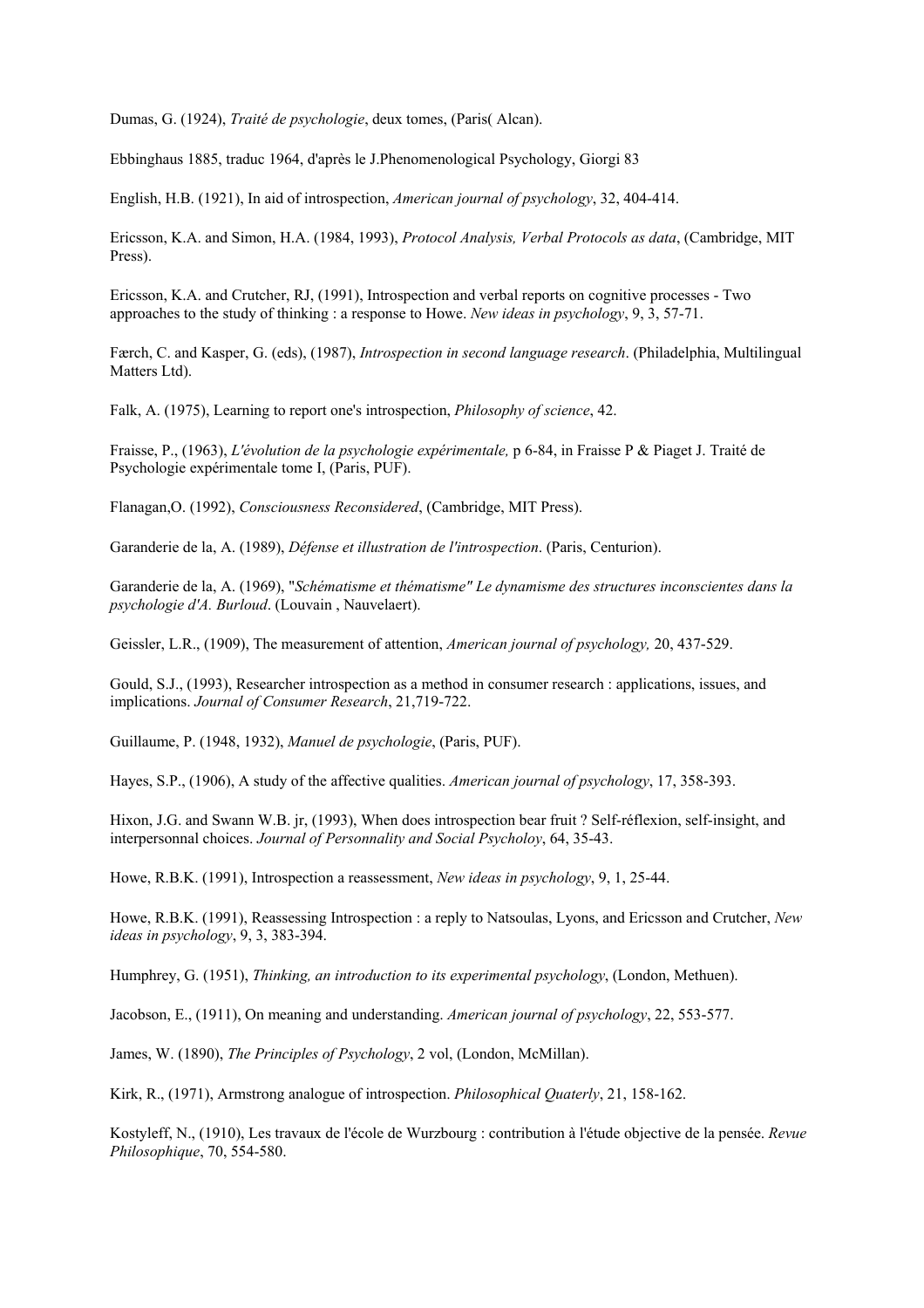Laplane, D., (1992), Use of introspection in scientific psychological research. *Behavioural Neurology*, 5, 199- 203.

Leahey, T.H. (1987), *A History of Psychology*, (Englewood Cliffs, Prentice-Hall).

Lennon, P., (1989), Introspection and intentionality in advanced second-language acquisition. *Language Learning*, 39, 375-396.

Loftus, E.F., and Loftus, G.R., (1980), On the permanence of stored information in the human brain. *American Psychologist*, 35, 409-420.

Lyons, W.E. (1986) *The disappearance of introspection*, (Cambridge, MIT Press).

Lyons, W.E., (1991),Introspection- A two level or one-level account ? : a response to Howe. *New ideas in psychology*, 9, 3, 51-55.

Maine de Biran, (1932, 1807) , *Essai sur les fondements de la psychologie et sur ses rapports avec l'étude de la nature*, Tome VIII et IX, (Paris, Alcan).

Mandler, J.M. et Mandler, G. (1964) *Thinking from association to gestalt,* (New York, John Wiley & Sons).

Marquer, J. (1995) *Variabilité intra et interindividuelles dans les stratégies cognitives : l'exemple du traitement des couples de lettres*., in Lautrey, J. (edited by) Universel et différentiel en psychologie, p 107-130, (Paris, PUF).

Mayer, A., and Orth J., (1901), Zur qualitativen Untersuchung der Association., *Zeitschrift für Psychologie*, 26, 1-13.

McKellar P. (1962), *The method of introspection*, in J. Scher, J (Ed) , Theories of mind, (New York, Free Press of Glencoe).

Michotte, A., (1907), A propos de la "Méthode d'introspection" dans la psychologie expérimentale.*Revue Néo Scolastique*, 4, 522.

Montebello, P. (1994), *La décomposition de la pensée*, (Grenoble, Million).

Moore, F.C.T. (1970), *The psychology of Maine de Biran*, (Oxford, Clarendon).

Nakashima, T., (1909), Contributions to the study of the affective processes. *American journal of psychology*, 20, 157-193.

Natsoulas, P., (1970), Concerning introspective "knowledge". *Psychological Bulletin*, 73, 89-111.

Natsoulas, P., (1989), The distinction between visual perceiving and visual perceptual experience. *The Journal of Mind and Behavior*, 10, 37-61.

Natsoulas, P., (1990), Reflective seeing and exploration in the company of Edmond Husserl and James J. Gibson. *Journal of Phenomenological Psychology*, 21, 1-31.

Natsoulas, P., (1991), "Introspecting" and consciousness : a response to Howe. *New ideas in psychology*, 9, 3, 45-50.

Nisbett, R.E. and Bellows, N., (1977) Verbal reports about causal influences on social judgements : private access versus public theories. *Journal of Personnality and Social Psychology*, 35, 613-624.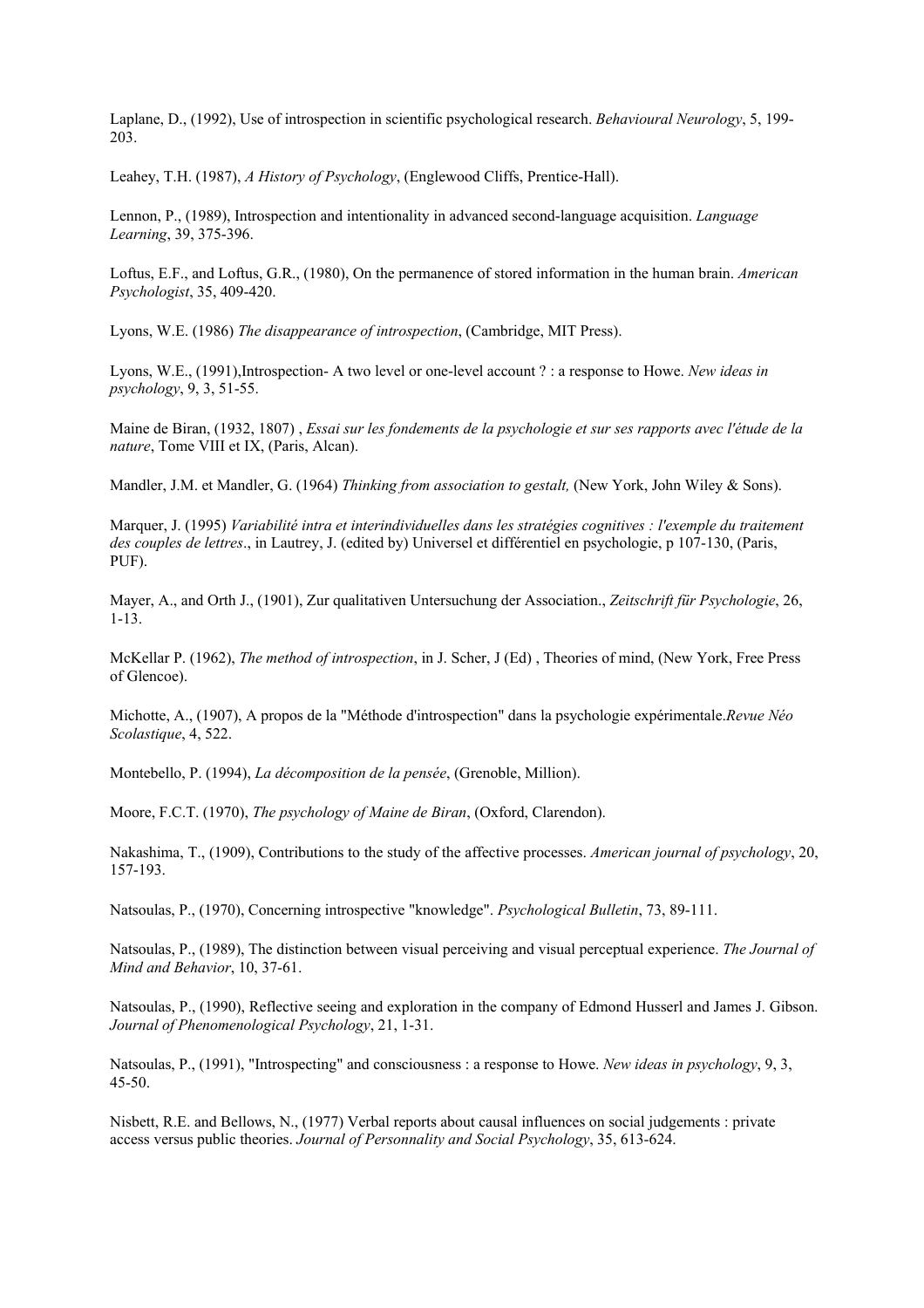Nisbett, R.E. et Wilson, T.D. (1977) Telling more than we con know : verbal reports on mental processes, *Psychological Review*, 84, 3, 231-259.

Ogden, R.M., (1911), Imageless thought : résumé and critique. *Psychological Bulletin*, 8, 194.

Okabe, T., (1910), An experimental study of belief. *American journal of psychology*, 21, 563-596.

Piaget, J., (1950), *Introduction à l'épistémologie génétique*, tome III, (Paris, PUF).

Piaget, J. (1968) *Sagesse et illusion de la philosophie*, (Paris, PUF).

Piguet J-C., (1975), La connaissance de l'individuel et la logique du réalisme. (Neuchâtel, A la Baconnière), Pillsbury, W.B., (1904), A suggestion toward a reinterpretation of introspection. *Journal of Philosophical and psychological scientific methods.* 1, 228.

Pyle, W.H., (1909), An experimental study of expectation. *American journal of psychology*, 530-569.

Radford, J., (1974), Reflections on introspection, *American Psychologist*, 29, 245-250.

Rakover, S, (1993), Empirical criteria for task susceptibility to introspective awareness and awareness effects. *Philosophical Psychology*, 6, 4, 451-467.

Sartre, J-P. (1940), *L'imaginaire*, (Paris, Gallimard).

Sauze, B., (1911), L'école de Wurzbourg et la méthode d'introspection expérimentale. *Revue de philosophie*, 18, 225.

Shepard, R.N. (1990) *Minds sight*, (New York, Freeman and Company)

Shepard, R.N. and Cooper, L.A. (1982) *Mental images and their transformations*, (Cambridge, MIT Press).

Smith, E. & Miller, F., (1978), Limits on Perception of Cognitive Processes: A Reply to Nisbett and Wilson. *Psychological Review*. 85, 4, 355-362.

Taine, H. (1966, 1857) *Les philosophes français du XIX siècle*, (Paris, J-J Pauvert).

Titchener, E. B., (1912a), Description vs statement of meaning. *American Journal of Psychology*, 23, 165-182.

Titchener, E. B., (1912b) Prolegomena to a study of introspection. *American Journal of Psychology*, 23, 427-448.

Titchener, E. B., (1912c), The schema of introspection. *American Journal of Psychology*, 23, 485-508.

Titchener, E.B., (1913), The method of examination. *American journal of psychology*, 24,429-440.

Titchener, E.B. (1909), *Lectures on the experimental psychology of thought processes*, (New York, MacMillan).

Vermersch, P. (1993) *Pensée privée et représentation pour l'action*, in Weill, A., Rabardel, P. et Dubois, D. (edts), Représentations pour l'action, (Toulouse, Octarès).

Vermersch, P. (1994) *L'entretien d'explicitation*. (Paris, ESF).

Voutsinas, D. (1964), *La psychologie de Maine de Biran*, (Paris, SIPE).

Wallendorf, M., Brucks, M., (1993), Introspection in Consumer Research : Implementation and Implications. *Journal of Consumer Research*, 20, 339-359.